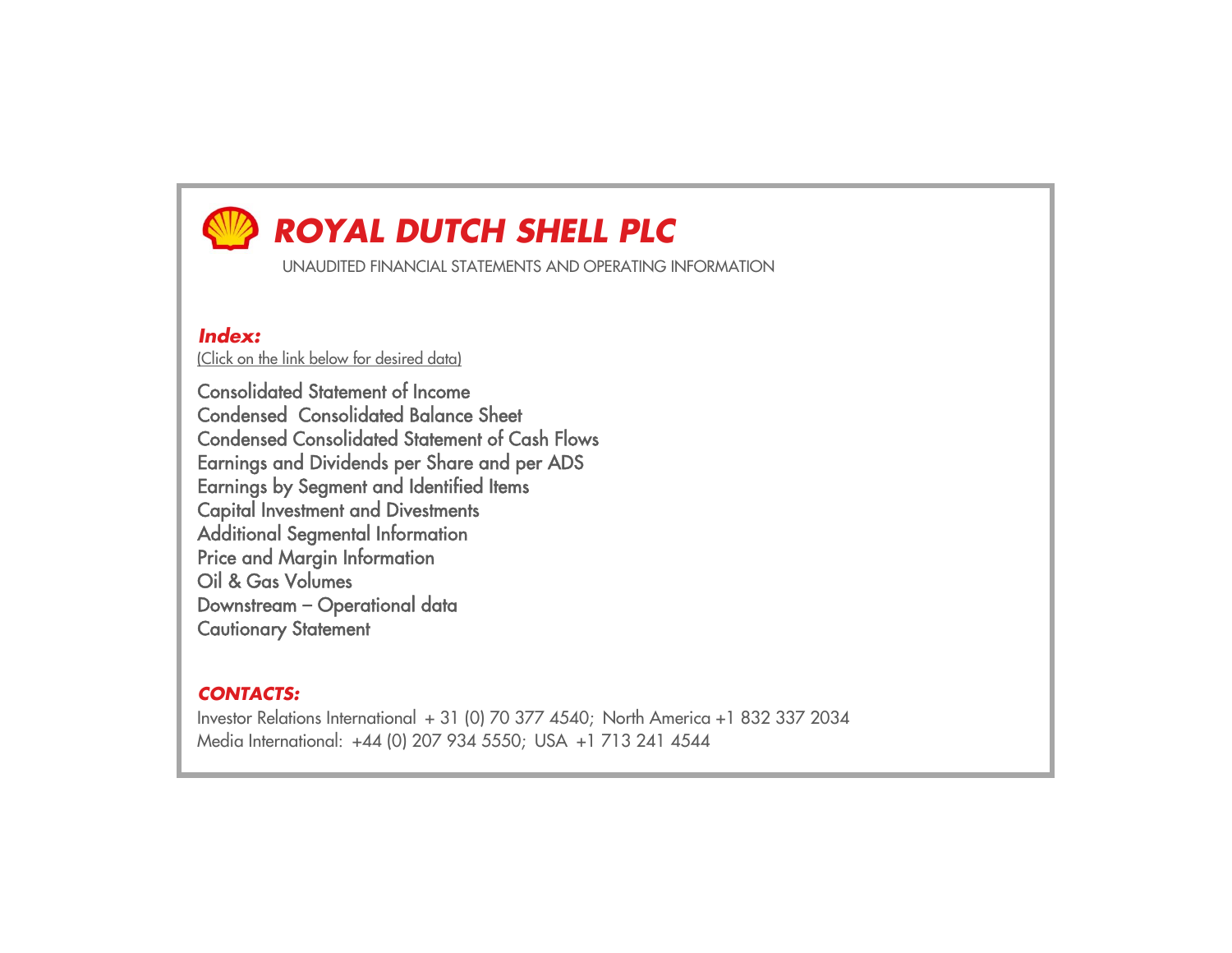

### *CONSOLIDATED STATEMENT OF INCOME*

*Back to Index*

| \$ million                                                              | 2012    | 2013     | 2014    | 2015    | Q1 2016 | Q2 2016 | Q3 2016  | Q4 2016 | 2016    | Q1 2017 |
|-------------------------------------------------------------------------|---------|----------|---------|---------|---------|---------|----------|---------|---------|---------|
| Revenue                                                                 | 467,153 | 451,235  | 421,105 | 264,960 | 48,554  | 58,415  | 61,855   | 64,767  | 233,591 | 71,796  |
| Share of profit of joint ventures and associates                        | 8,948   | 7,275    | 6,116   | 3,527   | 789     | 946     | 828      | 982     | 3,545   | 1,198   |
| Interest and other income                                               | 5,599   | 1,089    | 4,123   | 3,669   | 389     | 910     | 255      | 1,343   | 2,897   | 317     |
| Total revenue and other income                                          | 481,700 | 459,599  | 431,344 | 272,156 | 49,732  | 60,271  | 62,938   | 67,092  | 240,033 | 73,311  |
| Purchases                                                               | 369,725 | 353,199  | 327,278 | 194,644 | 33,286  | 40,362  | 43,398   | 45,528  | 162,574 | 51,266  |
| Production and manufacturing expenses                                   | 26,215  | 28,386   | 30,038  | 28,095  | 6,765   | 8,076   | 6,890    | 6,703   | 28,434  | 6,658   |
| Selling, distribution and administrative expenses                       | 14,465  | 14,675   | 13,965  | 11,956  | 3,106   | 3,227   | 2,856    | 2,912   | 12,101  | 2,412   |
| Research and development                                                | 1,307   | 1,318    | 1,222   | 1,093   | 243     | 243     | 248      | 280     | 1,014   | 212     |
| Exploration                                                             | 3,104   | 5,278    | 4,224   | 5,719   | 457     | 535     | 548      | 568     | 2,108   | 443     |
| Depreciation, depletion and amortisation                                | 14,615  | 21,509   | 24,499  | 26,714  | 6,147   | 6,097   | 6,191    | 6,558   | 24,993  | 7,838   |
| Interest expense                                                        | 1,757   | 1,642    | 1,804   | 1,888   | 370     | 770     | 948      | 1,115   | 3,203   | 1,112   |
| Total expenditure                                                       | 431,188 | 426,007  | 403,030 | 270,109 | 50,374  | 59,310  | 61,079   | 63,664  | 234,427 | 69,941  |
| Income/(loss) before taxation                                           | 50,512  | 33,592   | 28,314  | 2,047   | (642)   | 961     | 1,859    | 3,428   | 5,606   | 3,370   |
| Taxation                                                                | 23,552  | 17,066   | 13,584  | (153)   | (1,097) | (319)   | 425      | 1,820   | 829     | (274)   |
| Income/(loss) for the period                                            | 26,960  | 16,526   | 14,730  | 2,200   | 455     | 1,280   | 1,434    | 1,608   | 4,777   | 3,644   |
| Income attributable to non-controlling interest                         | 248     | 155      | (144)   | 261     | (29)    | 105     | 59       | 67      | 202     | 106     |
| Income/(loss) attributable to Royal Dutch Shell plc shareholders        | 26,712  | 16,371   | 14,874  | 1,939   | 484     | 1,175   | 1,375    | 1,541   | 4,575   | 3,538   |
| <b>EARNINGS ON CCS BASIS</b>                                            |         |          |         |         |         |         |          |         |         |         |
| Income/(loss) attributable to Royal Dutch Shell plc shareholders        | 26,712  | 16,371   | 14,874  | 1,939   | 484     | 1,175   | 1,375    | 1,541   | 4,575   | 3,538   |
| CCS adjustment for Downstream <sup>1</sup>                              | 452     | 374      | 4,167   | 1,903   | 330     | (936)   | 73       | (509)   | (1,042) | (157)   |
| CCS earnings attributable to shareholders                               | 27,164  | 16,745   | 19,041  | 3,842   | 814     | 239     | 1,448    | 1,032   | 3,533   | 3,381   |
| Identified Items                                                        | 1,905   | (3, 273) | (4,010) | (7,604) | (739)   | (806)   | (1, 344) | (763)   | (3,652) | (373)   |
| CCS earnings attributable to shareholders excluding identified<br>items | 25,259  | 20,018   | 23,051  | 11,446  | 1,553   | 1,045   | 2,792    | 1,795   | 7,185   | 3,754   |

<sup>1</sup> Attributable to shareholders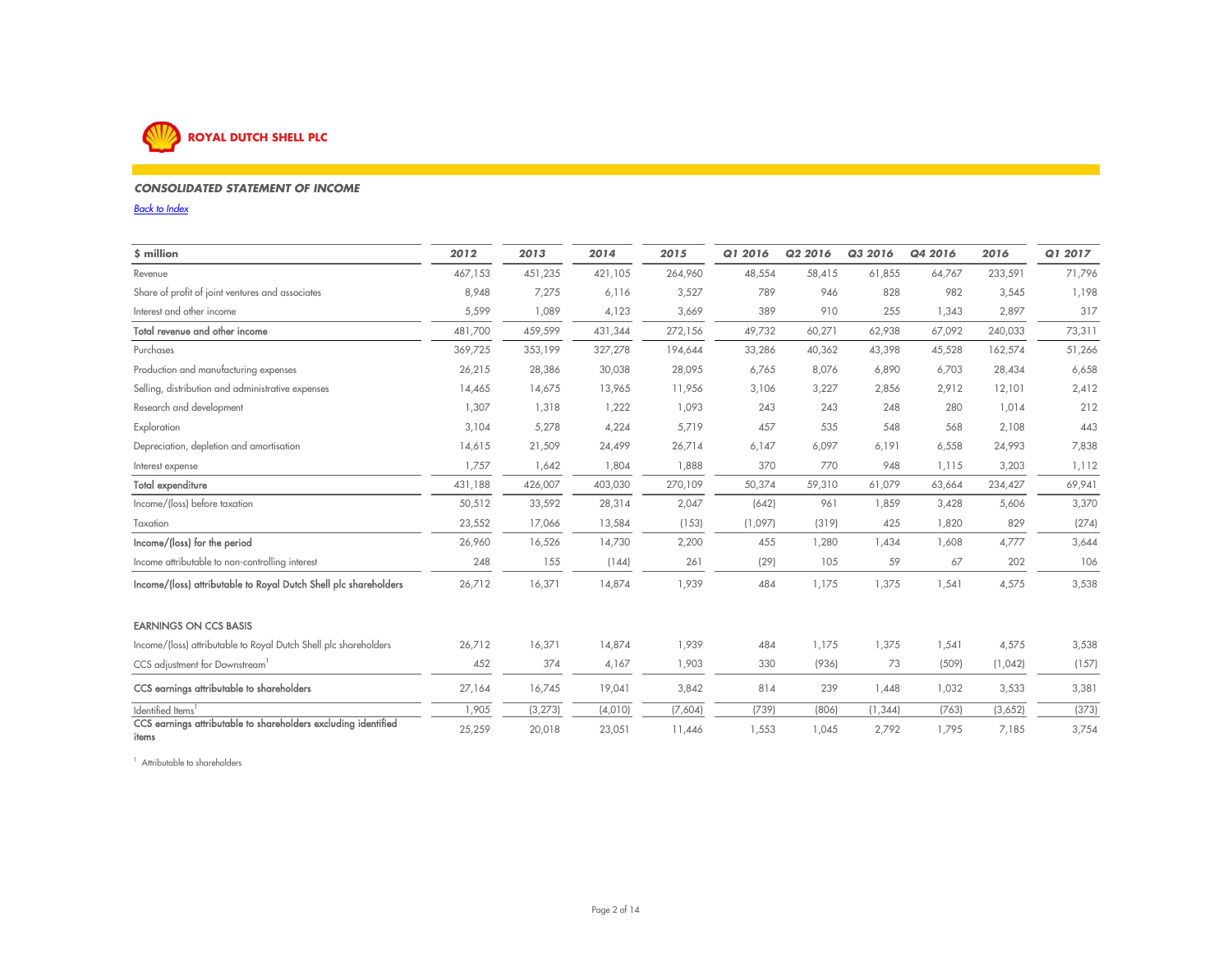

### *CONDENSED CONSOLIDATED BALANCE SHEET*80 90 100 110 117

*Back to IndexAt the end of \$ million Q4 2012 Q4 2013 Q4 2014 Q4 2015 Q1 2016 Q2 2016 Q3 2016 Q4 2016 Q1 2017* Assets Non-current assets:Intangible assets 4,470 4,394 7,076 6,283 21,327 21,093 23,871 23,967 23,705 Property, plant and equipment 172,293 191,897 192,472 182,838 245,133 242,907 241,059 236,098 233,822 Joint ventures and associates 38,350 34,613 31,558 30,150 35,654 33,850 33,975 33,255 34,236 Investments in securities 4,867 4,715 4,115 3,416 3,474 5,709 5,422 5,952 6,124 Deferred tax 4,288 5,785 8,131 11,033 15,311 15,812 16,709 14,425 15,482 Retirement benefits 2,301 3,574 1,682 4,362 3,108 1,645 785 1,456 2,513 Trade and other receivables 8,991 9,191 8,304 8,717 11,047 11,030 10,729 9,553 9,684 235,560 254,169 253,338 246,799 335,054 332,046 332,550 324,706 325,566 Current assets: Inventories 30,781 30,009 19,701 15,822 17,396 20,626 20,562 21,775 21,589 Trade and other receivables 65,403 63,638 58,470 45,784 47,872 49,547 46,552 45,664 44,201 Cash and cash equivalents 18,550 9,696 21,607 31,752 11,019 15,222 19,984 19,130 19,595 114,734 103,343 99,778 93,358 76,287 85,395 87,098 86,569 85,385 Total assets 350,294 357,512 353,116 340,157 411,341 417,441 419,648 411,275 410,951 LiabilitiesNon-current liabilities: Debt 29,921 36,218 38,332 52,849 73,005 79,466 86,637 82,992 83,009 Trade and other payables 4,175 4,065 3,582 4,528 4,393 4,602 6,925 6,801 Deferred tax 10,312 11,943 12,052 8,976 16,677 15,904 15,090 15,274 14,773 Retirement benefits 15,290 11,182 16,318 12,587 13,516 15,882 17,672 14,130 13,062 Decommissioning and other provisions 17,435 19,698 23,834 26,148 32,710 31,825 31,981 29,618 29,770 77,133 83,106 94,118 105,088 139,825 147,470 155,982 148,939 147,415 Current liabilities:Debt 7,833 8,344 7,208 5,530 7,868 10,863 11,192 9,484 8,620 Trade and other payables 72,839 70,112 64,864 52,770 51,069 52,669 49,882 53,417 49,553 Taxes payable 12,684 11,173 9,797 8,233 10,387 8,291 8,454 6,685 8,777 Retirement benefits 402 382 377 350 401 392 373 455 443 443 Decommissioning and other provisions 3,221 3,247 3,966 4,065 3,777 5,250 5,036 3,784 3,390 96,979 93,258 86,212 70,948 73,502 77,465 74,937 73,825 70,783 Total liabilities 174,112 176,364 180,330 176,036 213,327 224,935 230,919 222,764 218,198 Equity attributable to Royal Dutch Shell plc shareholders 174,749 180,047 171,966 162,876 196,521 190,670 186,886 186,646 190,817 Non-controlling interest 1,433 1,101 820 1,245 1,893 1,836 1,843 1,865 1,936 Total equity 176,182 181,148 172,786 164,121 198,014 192,506 188,729 188,511 192,753 *At the end ofAt the end of At the end of At the end of At the end of*

Total liabilities and equity 350,294 357,512 353,116 410,57 411,341 417,441 419,648 411,275 410,951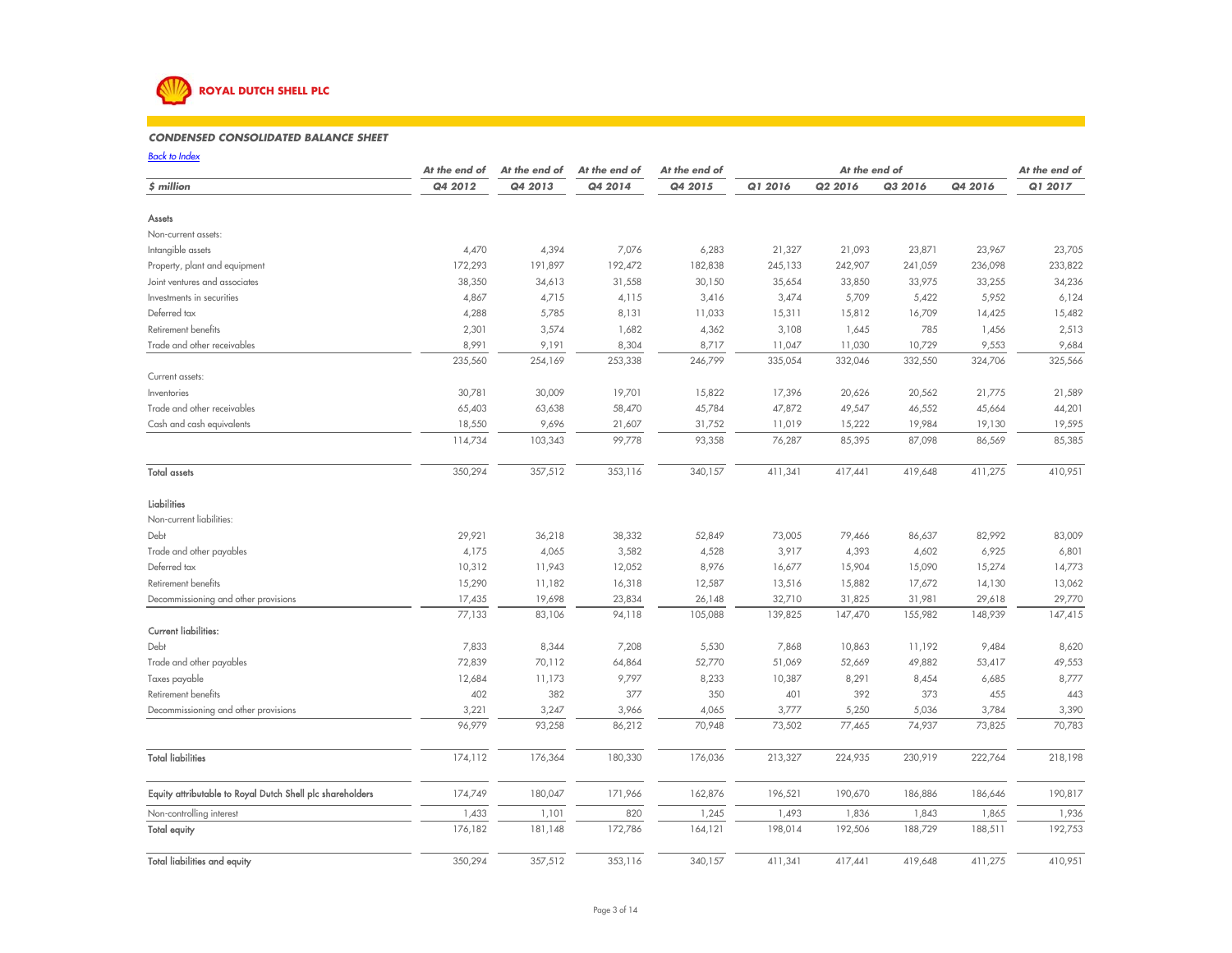

### *CONDENSED CONSOLIDATED STATEMENT OF CASH FLOWS* $\mathcal{S}$

### *Back to Index*

| \$ million                                                                      | 2012      | 2013      | 2014      | 2015                     | Q1 2016   |         | Q2 2016 Q3 2016 Q4 2016 |          | 2016      | Q1 2017        |
|---------------------------------------------------------------------------------|-----------|-----------|-----------|--------------------------|-----------|---------|-------------------------|----------|-----------|----------------|
| Income/(loss) for the period                                                    | 26,960    | 16,526    | 14,730    | 2,200                    | 455       | 1,280   | 1,434                   | 1,608    | 4,777     | 3,644          |
| Adjustment for:                                                                 |           |           |           |                          |           |         |                         |          |           |                |
| Current tax                                                                     | 22,722    | 18,582    | 13,757    | 7,058                    | 753       | 119     | 618                     | 1,241    | 2,731     | 1,882          |
| Interest expense (net)                                                          | 1,543     | 1,448     | 1,598     | 1,529                    | 272       | 671     | 829                     | 980      | 2,752     | 952            |
| Depreciation, depletion and amortisation                                        | 14,615    | 21,509    | 24,499    | 26,714                   | 6,147     | 6,097   | 6,191                   | 6,558    | 24,993    | 7,838          |
| Net losses/(gains) on sale and revaluation of non-current assets and businesses | (4, 228)  | (382)     | (3, 212)  | (3,460)                  | (175)     | (535)   | (193)                   | (1, 238) | (2, 141)  | 70             |
| Decrease/(increase) in working capital                                          | 3,391     | 2,988     | 6,405     | 5,521                    | (3,909)   | (2,474) | 742                     | (648)    | (6, 289)  | (1,828)        |
| Share of profit of joint ventures and associates                                | (8,948)   | (7, 275)  | (6, 116)  | (3, 527)                 | (789)     | (946)   | (828)                   | (982)    | (3, 545)  | (1, 198)       |
| Dividends received from joint ventures and associates                           | 10,573    | 7,117     | 6,902     | 4,627                    | 688       | 964     | 702                     | 1,466    | 3,820     | 776            |
| Deferred tax, retirement benefits, decommissioning and other provisions         | 341       | (2,701)   | (1,720)   | (5,827)                  | (1,755)   | (533)   | 387                     | 1,078    | (823)     | (2,039)        |
| Other                                                                           | 201       | 2,937     | 2,500     | 2,648                    | (292)     | (346)   | (435)                   | (153)    | (1, 226)  | 501            |
| Tax paid                                                                        | (21,030)  | (20, 309) | (14, 299) | (7,673)                  | (734)     | (2,005) | (955)                   | (740)    | (4, 434)  | (1,090)        |
| Cash flow from operating activities                                             | 46,140    | 40,440    | 45,044    | 29,810                   | 661       | 2,292   | 8,492                   | 9,170    | 20,615    | 9,508          |
| Capital expenditure                                                             | (33, 184) | (39, 975) | (31,676)  | (26, 131)                | (5, 324)  | (5,796) | (5, 282)                | (5,714)  | (22, 116) | (4, 306)       |
| Acquisition of BG Group plc, net of cash and cash equivalents assumed           |           | ×,        | ×.        | $\overline{\phantom{a}}$ | (11, 421) | $\sim$  | ×                       | $\sim$   | (11, 421) |                |
| Investments in joint ventures and associates                                    | (3,028)   | (1, 538)  | (1,426)   | (896)                    | (332)     | (216)   | (255)                   | (527)    | (1, 330)  | (194)          |
| Proceeds from sale of property, plant and equipment and businesses              | 6,346     | 1,212     | 9,873     | 4,720                    | 46        | 516     | 204                     | 1,306    | 2,072     | 122            |
| Proceeds from sale of joint ventures and associates                             | 698       | 538       | 4,163     | 276                      | 16        | 23      | 115                     | 1,411    | 1,565     |                |
| Interest received                                                               | 193       | 175       | 174       | 288                      | 136       | 93      | 65                      | 176      | 470       | 123            |
| Other                                                                           | 522       | (558)     | (765)     | (664)                    | (37)      | (70)    | (15)                    | (81)     | (203)     | (70)           |
| Cash flow from investing activities                                             | (28, 453) | (40, 146) | (19,657)  | (22, 407)                | (16, 916) | (5,450) | (5, 168)                | (3,429)  | (30, 963) | (4, 324)       |
| Net increase/(decrease) in debt with maturity period within three months        | (165)     | 3,126     | (3, 332)  | (586)                    | 873       | 1,870   | (3, 126)                | 23       | (360)     | (290)          |
| Other debt:                                                                     |           |           |           |                          |           |         |                         |          |           |                |
| New borrowings                                                                  | 5,108     | 9,146     | 7,778     | 21,500                   | 264       | 9,472   | 8,219                   | 189      | 18,144    | 364            |
| Repayments                                                                      | (4,960)   | (6, 877)  | (4,089)   | (6,023)                  | (1,969)   | (972)   | (442)                   | (3, 327) | (6,710)   | (1, 322)       |
| Interest paid                                                                   | (1,428)   | (1, 307)  | (1,480)   | (1,742)                  | (534)     | (725)   | (606)                   | (1,073)  | (2,938)   | (850)          |
| Change in non-controlling interest                                              | 23        | (51)      | 989       | 598                      | 422       | 397     | ٠                       | 291      | 1,110     | $\overline{2}$ |
| Cash dividends paid to:                                                         |           |           |           |                          |           |         |                         |          |           |                |
| Royal Dutch Shell plc shareholders                                              | (7, 390)  | (7, 198)  | (9,444)   | (9,370)                  | (2, 258)  | (2,436) | (2,660)                 | (2, 323) | (9,677)   | (2,654)        |
| Non-controlling interest                                                        | (292)     | (252)     | (116)     | (117)                    | (35)      | (34)    | (39)                    | (72)     | (180)     | (31)           |
| Repurchases of shares                                                           | (1, 492)  | (5,000)   | (3, 328)  | (409)                    |           |         |                         |          |           |                |
| Shares held in trust:                                                           |           |           |           |                          |           |         |                         |          |           |                |
| - Net sales/(purchases) and dividends received                                  | (34)      | (565)     | 232       | (39)                     | (4)       | 6       | 13                      | (175)    | (160)     | (60)           |
| Cash flow from financing activities                                             | (10,630)  | (8,978)   | (12,790)  | 3,812                    | (3, 241)  | 7,578   | 1,359                   | (6, 467) | (771)     | (4, 841)       |
| Currency translation differences relating to cash and cash equivalents          | 201       | (170)     | (686)     | (1,070)                  | (1, 237)  | (217)   | 79                      | (128)    | (1,503)   | 122            |
| Increase/(decrease) in cash and cash equivalents                                | 7,258     | (8, 854)  | 11,911    | 10,145                   | (20, 733) | 4,203   | 4,762                   | (854)    | (12,622)  | 465            |
| Cash and cash equivalents at beginning of period                                | 11,292    | 18,550    | 9,696     | 21,607                   | 31,752    | 11,019  | 15,222                  | 19,984   | 31,752    | 19,130         |
| Cash and cash equivalents at end of period                                      | 18,550    | 9,696     | 21,607    | 31,752                   | 11,019    | 15,222  | 19,984                  | 19,130   | 19,130    | 19,595         |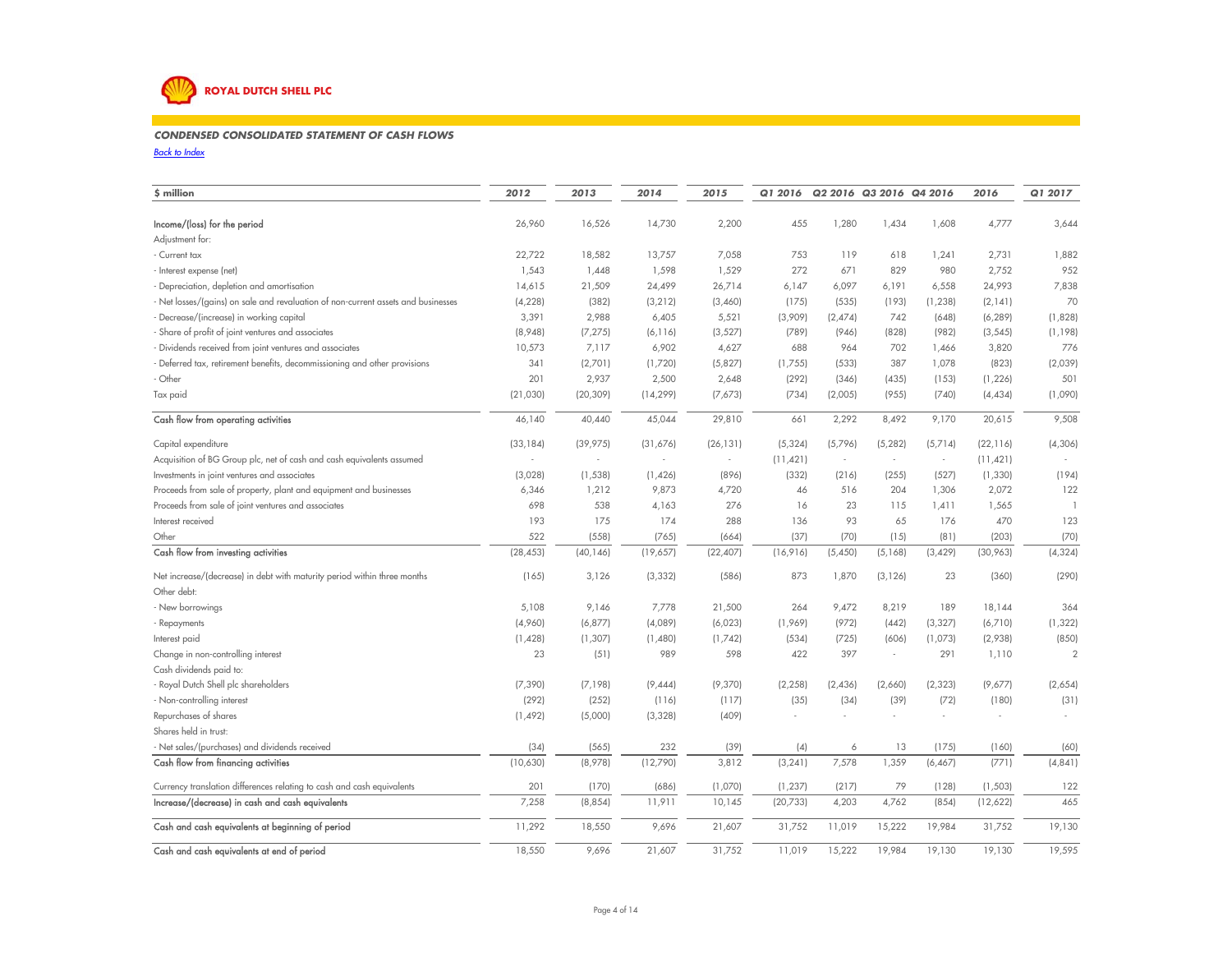

### *EARNINGS AND DIVIDENDS PER SHARE* $80$  90  $100$  110  $100$  120  $100$  120  $100$

*Back to Index* $\mathbf{x}$ 

|                                                             | 2012     | 2013     | 2014     | 2015     | Q1 2016  | Q2 2016  | Q3 2016  | Q4 2016  | 2016     | Q1 2017  |
|-------------------------------------------------------------|----------|----------|----------|----------|----------|----------|----------|----------|----------|----------|
| Dividends per share (\$)                                    | 1.72     | 1.80     | 1.88     | 1.88     | 0.47     | 0.47     | 0.47     | 0.47     | 1.88     | 0.47     |
| Basic earnings per share (\$)                               |          |          |          |          |          |          |          |          |          |          |
| Earnings per share                                          | 4.27     | 2.60     | 2.36     | 0.31     | 0.07     | 0.15     | 0.17     | 0.19     | 0.58     | 0.43     |
| CCS earnings per share                                      | 4.34     | 2.66     | 3.02     | 0.61     | 0.11     | 0.03     | 0.18     | 0.13     | 0.45     | 0.41     |
| CCS earnings per share excluding identified items           | 4.04     | 3.18     | 3.65     | 1.81     | 0.22     | 0.13     | 0.35     | 0.22     | 0.92     | 0.46     |
| Diluted earnings per share (\$)                             |          |          |          |          |          |          |          |          |          |          |
| Earnings per share                                          | 4.26     | 2.60     | 2.36     | 0.30     | 0.07     | 0.15     | 0.17     | 0.19     | 0.58     | 0.43     |
| CCS earnings per share                                      | 4.33     | 2.66     | 3.02     | 0.60     | 0.11     | 0.03     | 0.18     | 0.13     | 0.45     | 0.41     |
| CCS earnings per share excluding identified items           | 4.03     | 3.18     | 3.65     | 1.79     | 0.21     | 0.13     | 0.34     | 0.22     | 0.91     | 0.46     |
| EARNINGS AND DIVIDENDS PER ADS <sup>2</sup>                 |          |          |          |          |          |          |          |          |          |          |
| Dividends per ADS $(\$)^{1}$                                | 3.44     | 3.60     | 3.76     | 3.76     | 0.94     | 0.94     | 0.94     | 0.94     | 3.76     | 0.94     |
| Basic earnings per ADS (\$)                                 |          |          |          |          |          |          |          |          |          |          |
| Earnings per share                                          | 8.54     | 5.20     | 4.72     | 0.62     | 0.14     | 0.30     | 0.34     | 0.38     | 1.16     | 0.86     |
| CCS earnings per share                                      | 8.68     | 5.32     | 6.04     | 1.22     | 0.22     | 0.06     | 0.36     | 0.26     | 0.90     | 0.82     |
| CCS earnings per share excluding identified items           | 8.08     | 6.36     | 7.30     | 3.62     | 0.44     | 0.26     | 0.70     | 0.44     | 1.84     | 0.92     |
| Diluted earnings per share (\$)                             |          |          |          |          |          |          |          |          |          |          |
| Earnings per share                                          | 8.52     | 5.20     | 4.72     | 0.60     | 0.14     | 0.30     | 0.34     | 0.38     | 1.16     | 0.86     |
| CCS earnings per share                                      | 8.66     | 5.32     | 6.04     | 1.20     | 0.22     | 0.06     | 0.36     | 0.26     | 0.90     | 0.82     |
| CCS earnings per share excluding identified items           | 8.06     | 6.36     | 7.30     | 3.58     | 0.42     | 0.26     | 0.68     | 0.44     | 1.82     | 0.92     |
| Shares (Millions) <sup>3</sup>                              |          |          |          |          |          |          |          |          |          |          |
| Weighted average number of shares as the basis for:         |          |          |          |          |          |          |          |          |          |          |
| Basic earnings per share                                    | 6,261.19 | 6,291.13 | 6,311.49 | 6,320.32 | 7,173.40 | 8,000.03 | 8,054.25 | 8,101.80 | 7,833.71 | 8,154.81 |
| Diluted earnings per share                                  | 6,267.84 | 6,293.38 | 6,311.61 | 6,393.75 | 7,230.36 | 8,053.32 | 8,107.70 | 8,170.08 | 7,891.67 | 8,222.89 |
| Shares outstanding at the end of the period                 | 6,305.87 | 6,295.42 | 6,295.04 | 6,397.52 | 7,997.85 | 8,048.09 | 8,092.65 | 8,145.34 | 8,145.34 | 8,210.87 |
| Number of shares repurchased <sup>4</sup>                   | 43.70    | 144.88   | 87.71    | 12.72    |          |          |          |          |          |          |
| Number of shares issued as scrip dividend                   | 103.84   | 125.62   | 64.57    | 96.34    | 65.70    | 50.55    | 44.05    | 58.95    | 219.25   | 47.79    |
| Number of shares issued for the acquisition of BG Group Plc |          |          |          |          | 1,523.80 |          |          |          | 1,523.80 |          |
| Scrip dividend reference share price (\$)                   | 34.33    | 32.96    | 37.16    | 27.00    | 22.46    | 24.55    | 25.11    | 24.75    | 24.22    | 26.14    |

 $1$  Dividend declared in respect of the relevant quarter

 $^2\,$  Each American Depositary Share (ADS) represents two Royal Dutch Shell plc ordinary shares.

 $3 \text{ Royal Dutch Shell}$  plc ordinary shares of  $\in$  0.07 each.

4 Shares repurchases based on the trading date.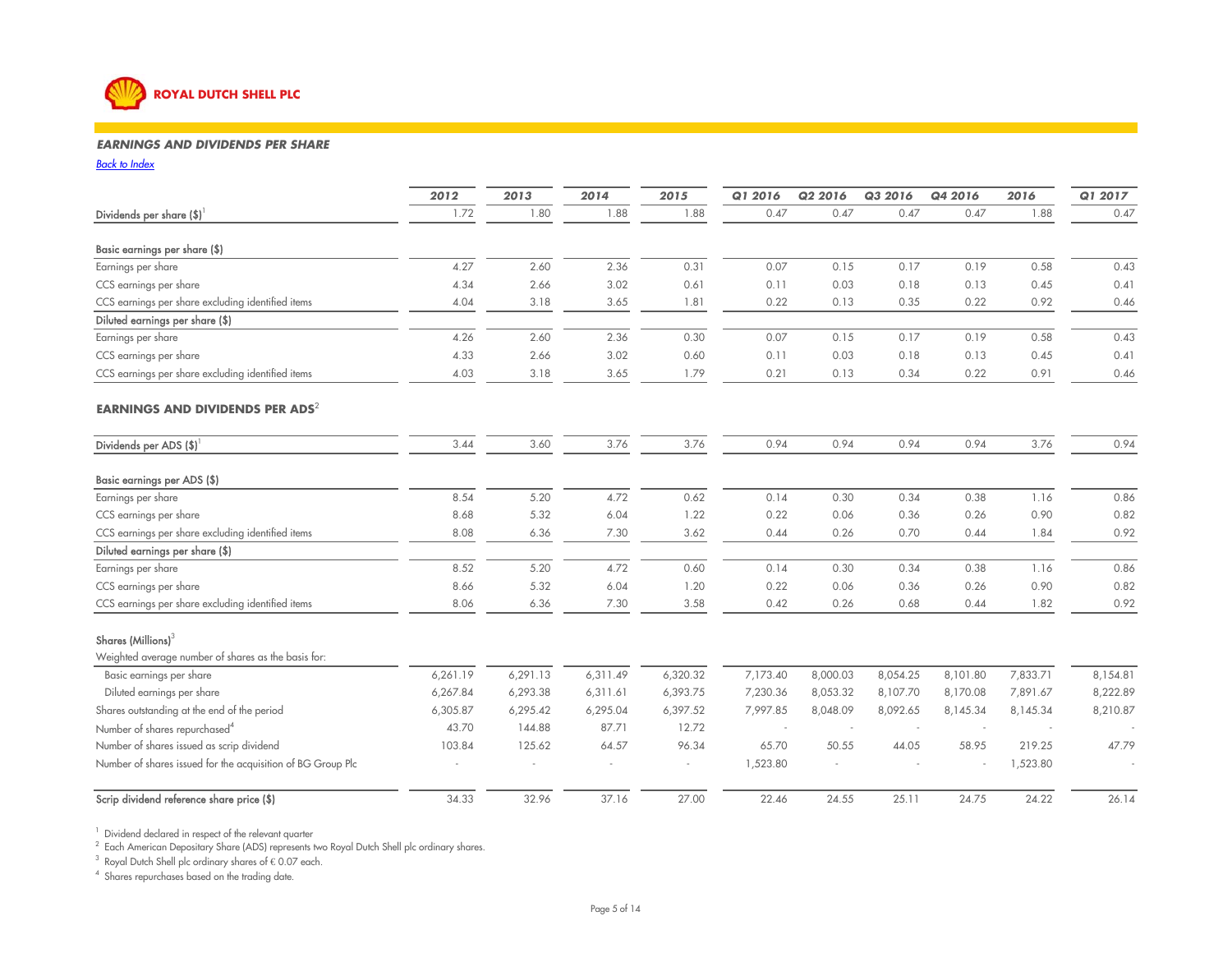

### *EARNINGS BY SEGMENT AND IDENTIFIED ITEMS* $\mathcal{S}$

*Back to Index*

| Earnings by segment                                                                   |                |                          |          |              |             |             |         |         |                |                |
|---------------------------------------------------------------------------------------|----------------|--------------------------|----------|--------------|-------------|-------------|---------|---------|----------------|----------------|
| \$ million                                                                            | 2012           | 2013                     | 2014     | 2015         | Q1 2016     | Q2 2016     | Q3 2016 | Q4 2016 | 2016           | Q1 2017        |
| <b>Integrated Gas</b>                                                                 | 10,990         | 8,998                    | 10,610   | 3,170        | 905         | 982         | 614     | 28      | 2,529          | 1,822          |
| Upstream                                                                              |                |                          |          |              |             |             |         |         |                |                |
| Europe                                                                                | 4,228          | 3,430                    | 2,552    | 1,082        | (86)        | (820)       | 12      | 495     | (399)          | 309            |
| Asia                                                                                  | 2,320          | 2,014                    | 1,644    | 77           | (18)        | (83)        | 91      | (113)   | (123)          | 251            |
| Oceania                                                                               | 280            | (1)                      |          | í,           | ÷.          |             |         | ×       |                |                |
| Africa                                                                                | 3,452          | 1,811                    | 1,912    | 1,779        | (92)        | 34          | 269     | (139)   | 72             | 69             |
| North America                                                                         | 771            | (2,862)                  | (485)    | (10, 448)    | (1, 153)    | (1,061)     | (917)   | 56      | (3,075)        | (1, 166)       |
| South America                                                                         | 203            | (752)                    | (392)    | (1, 323)     | (1)         | (44)        | 160     | (264)   | (149)          | $\overline{7}$ |
| Upstream                                                                              | 11,254         | 3,640                    | 5,231    | (8, 833)     | (1, 350)    | (1,974)     | (385)   | 35      | (3,674)        | (530)          |
| Downstream (CCS basis)                                                                |                |                          |          |              |             |             |         |         |                |                |
| Refining & Trading                                                                    |                |                          | (1, 142) | 4,104        | 181         | 509         | (42)    | (72)    | 576            | 870            |
| Marketing                                                                             |                |                          | 3,136    | 4,550        | 1,113       | 981         | 1,117   | 1,153   | 4,364          | 895            |
| Oil Products                                                                          | 4,008          | 2,026                    | 1,994    | 8,654        | 1,294       | 1,490       | 1,075   | 1,081   | 4,940          | 1,765          |
| Chemicals                                                                             | 1,374          | 1,843                    | 1,417    | 1,589        | 406         | 227         | 521     | 494     | 1,648          | 815            |
| Downstream (CCS basis)                                                                | 5,382          | 3,869                    | 3,411    | 10,243       | 1,700       | 1,717       | 1,596   | 1,575   | 6,588          | 2,580          |
| Corporate                                                                             | (203)          | 372                      | (156)    | (425)        | (456)       | (423)       | (306)   | (566)   | (1,751)        | (410)          |
| Less: Non-controlling interest                                                        | (259)          | (134)                    | (55)     | (313)        | 15          | (63)        | (71)    | (40)    | (159)          | (81)           |
| CCS earnings attributable to shareholders                                             | 27,164         | 16,745                   | 19,041   | 3,842        | 814         | 239         | 1,448   | 1,032   | 3,533          | 3,381          |
|                                                                                       |                |                          |          |              |             |             |         |         |                |                |
| Summary of Identified Items                                                           |                |                          |          |              |             |             |         |         |                |                |
| \$ million                                                                            | 2012           | 2013                     | 2014     | 2015         | Q1 2016     | Q2 2016     | Q3 2016 | Q4 2016 | 2016           | Q1 2017        |
| <b>Integrated Gas</b>                                                                 | 1,576          | (1)                      | 278      | (1,887)      | (89)        | 114         | (317)   | (879)   | (1, 171)       | 641            |
| Upstream                                                                              |                |                          |          |              |             |             |         |         |                |                |
| Europe                                                                                | (216)          | 37                       | 337      | 263          | (21)        | (597)       | 140     | (40)    | (518)          | 86             |
| Asia                                                                                  | ÷.             | (43)                     | (114)    | (175)        | (3)         | (24)        | (15)    | (246)   | (288)          |                |
| Oceania                                                                               | $\overline{1}$ | ÷                        | ÷.       | ÷.           | ÷.          | ÷.          | $\sim$  | $\sim$  |                |                |
| Africa                                                                                | 489            | (297)                    | 262      | 1,384        | (5)         | (11)        | 86      | (8)     | 62             | (90)           |
| North America                                                                         | 287            | (2,701)                  | (1,605)  | (7, 382)     | (52)        | (354)       | (478)   | 404     | (480)          | (1, 136)       |
| South America                                                                         |                |                          | (403)    | (668)        | 168         | 337         | (122)   | (129)   | 254            | 70             |
| Upstream                                                                              | 561            | (3,004)                  | (1, 523) | (6, 578)     | 87          | (649)       | (389)   | (19)    | (970)          | (1,070)        |
| Downstream (CCS basis)                                                                |                |                          |          |              |             |             |         |         |                |                |
| Refining & Trading                                                                    |                | $\overline{\phantom{a}}$ | (2,698)  | (226)        | (481)       | 50          | (313)   | (149)   | (893)          | 155            |
| Marketing                                                                             | $\sim$         | $\sim$                   | (197)    | 818          | 142         | (128)       | (148)   | 407     | 273            | (43)           |
| Oil Products                                                                          | 94             | (648)                    | (2,895)  | 592          | (339)       | (78)        | (461)   | 258     | (620)          | 112            |
| Chemicals                                                                             | (55)           | 51                       | 41       | (97)         | 29          | (21)        | (21)    | (22)    | (35)           | (21)           |
| Downstream (CCS basis)                                                                | 39             | (597)                    | (2,854)  | 495          | (310)       | (99)        | (482)   | 236     | (6.55)         | 91             |
| Corporate                                                                             | (234)          | 299                      | 89       | 363          | (525)       | (189)       | (152)   | (101)   | (967)          | (63)           |
| Less: Non-controlling interest<br>Impact on CCS earnings attributable to shareholders | (37)<br>1,905  | 30<br>(3, 273)           | (4,010)  | 3<br>(7,604) | 98<br>(739) | 17<br>(806) | (4)     | (763)   | 111<br>(3,652) | 28<br>(373)    |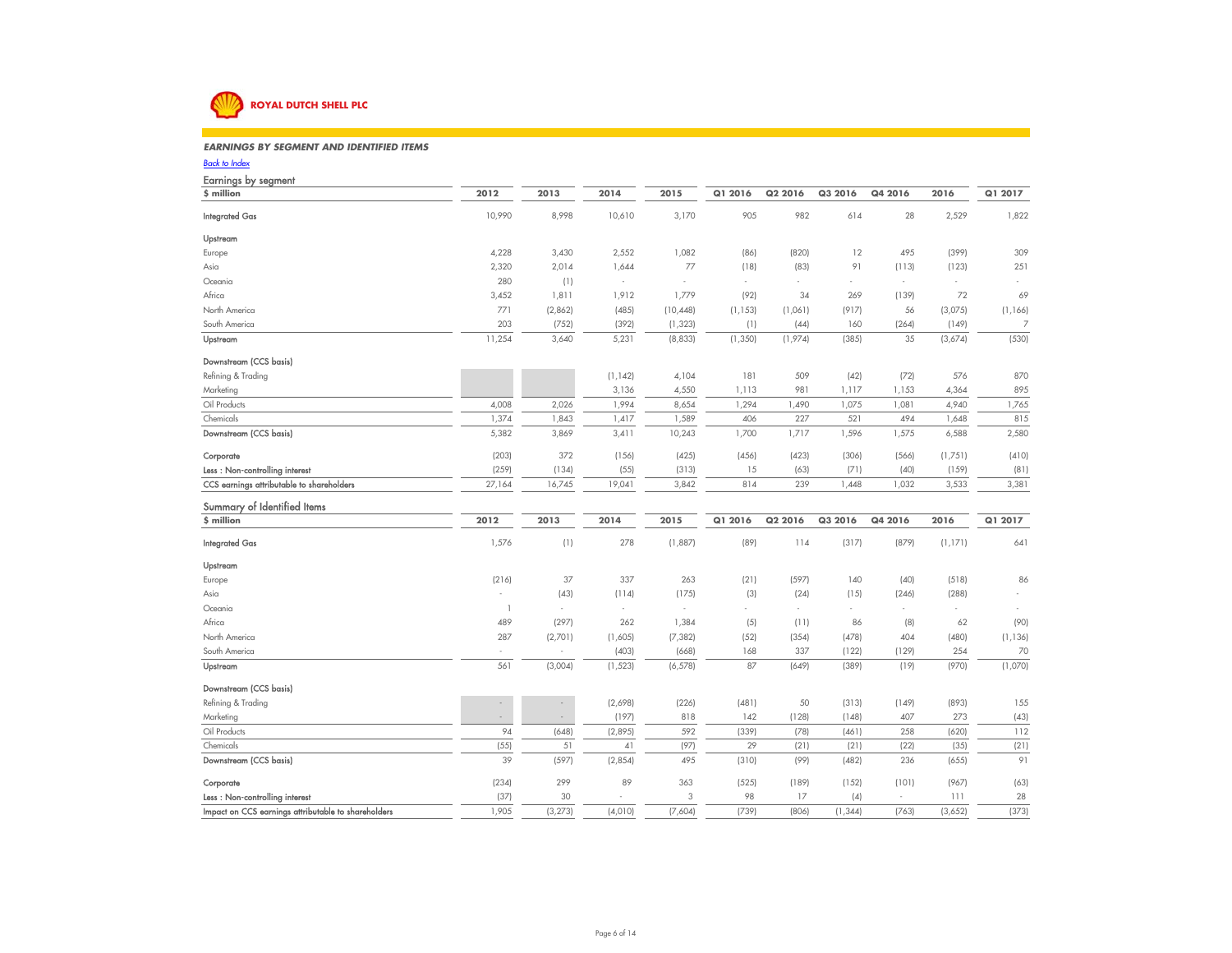| Earnings by Segment excluding Identified Items                   |        |                          |        |          |          |          |                |         |          |         |
|------------------------------------------------------------------|--------|--------------------------|--------|----------|----------|----------|----------------|---------|----------|---------|
| \$ million                                                       | 2012   | 2013                     | 2014   | 2015     | Q1 2016  | Q2 2016  | Q3 2016        | Q4 2016 | 2016     | Q1 2017 |
| <b>Integrated Gas</b>                                            | 9,414  | 8,999                    | 10,332 | 5,057    | 994      | 868      | 931            | 907     | 3,700    | 1,181   |
| Upstream                                                         |        |                          |        |          |          |          |                |         |          |         |
| Europe                                                           | 4,444  | 3,393                    | 2,215  | 819      | (65)     | (223)    | (128)          | 535     | 119      | 223     |
| Asia                                                             | 2,320  | 2,057                    | 1,758  | 252      | (15)     | (59)     | 106            | 133     | 165      | 251     |
| Oceania                                                          | 279    | (1)                      |        |          | $\sim$   |          |                | $\sim$  | ٠        |         |
| Africa                                                           | 2,963  | 2,108                    | 1,650  | 395      | (87)     | 45       | 183            | (131)   | 10       | 159     |
| North America                                                    | 484    | (161)                    | 1,120  | (3,066)  | (1, 101) | (707)    | (439)          | (348)   | (2, 595) | (30)    |
| South America                                                    | 203    | (752)                    | 11     | (655)    | (169)    | (381)    | 282            | (135)   | (403)    | (63)    |
| Upstream                                                         | 10,693 | 6,644                    | 6,754  | (2, 255) | (1, 437) | (1, 325) | $\overline{4}$ | 54      | (2,704)  | 540     |
| Downstream (CCS basis)                                           |        |                          |        |          |          |          |                |         |          |         |
| Refining & Trading                                               |        | $\overline{\phantom{a}}$ | 1,556  | 4,330    | 662      | 459      | 271            | 77      | 1,469    | 715     |
| Marketing                                                        | $\sim$ | $\overline{\phantom{a}}$ | 3,333  | 3,732    | 971      | 1,109    | 1,265          | 746     | 4,091    | 938     |
| Oil Products                                                     | 3,914  | 2,674                    | 4,889  | 8,062    | 1,633    | 1,568    | 1,536          | 823     | 5,560    | 1,653   |
| Chemicals                                                        | ,429   | 1,792                    | 1,376  | 1,686    | 377      | 248      | 542            | 516     | 1,683    | 836     |
| Downstream (CCS basis)                                           | 5,343  | 4,466                    | 6,265  | 9,748    | 2,010    | 1,816    | 2,078          | 1,339   | 7,243    | 2,489   |
| Corporate                                                        | 31     | 73                       | (245)  | (788)    | 69       | (234)    | (154)          | (465)   | (784)    | (347)   |
| Less: Non-controlling interest                                   | (222)  | (164)                    | (55)   | (316)    | (83)     | (80)     | (67)           | (40)    | (270)    | (109)   |
| CCS earnings attributable to shareholders excl. identified items | 25,259 | 20,018                   | 23,051 | 11,446   | 1,553    | 1,045    | 2,792          | 1,795   | 7,185    | 3,754   |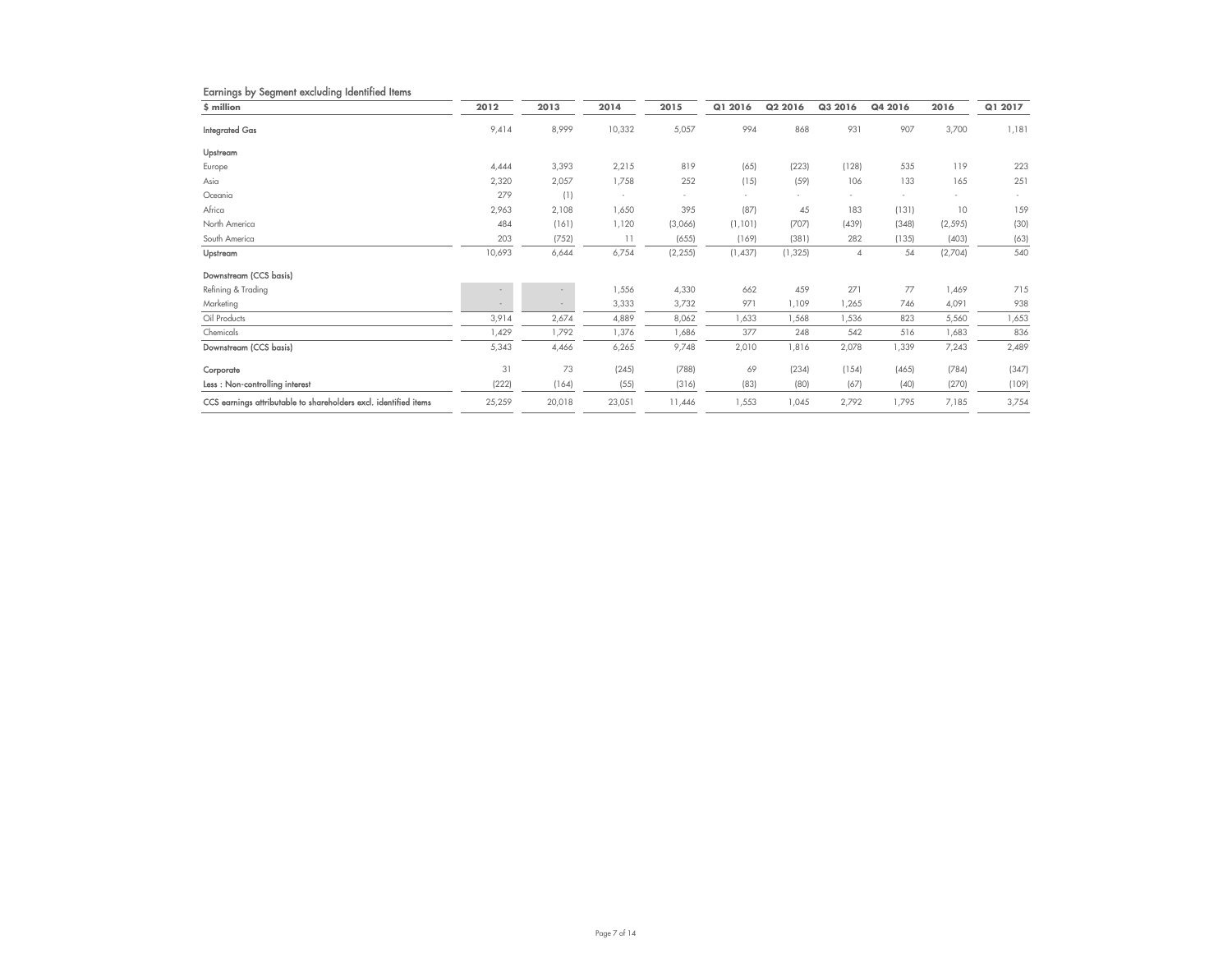# **ROYAL DUTCH SHELL PLC**

#### *CAPITAL INVESTMENT AND DIVESTMENTS* $\mathcal{S}$

*Back to Index*

| \$ million                                                    | 2012     | 2013           | 2014   | 2015     | Q1 2016        | Q2 2016                  | Q3 2016        | Q4 2016        | 2016   | Q1 2017 |
|---------------------------------------------------------------|----------|----------------|--------|----------|----------------|--------------------------|----------------|----------------|--------|---------|
| Capital expenditure:                                          |          |                |        |          |                |                          |                |                |        |         |
| <b>Integrated Gas</b>                                         | 5,560    | 10,517         | 6,054  | 4,580    | 989            | 1,095                    | 896            | 1,014          | 3,994  | 812     |
| Upstream                                                      |          |                |        |          |                |                          |                |                |        |         |
| Europe                                                        | 2,914    | 4,193          | 3,420  | 2,729    | 588            | 640                      | 513            | 457            | 2,198  | 341     |
| Asia                                                          | 3,125    | 2,983          | 2,733  | 2,272    | 483            | 458                      | 438            | 245            | 1,624  | 213     |
| Oceania                                                       | 127      | $\overline{1}$ | ×.     | ÷        |                | ÷.                       | $\sim$         | ÷              |        |         |
| Africa                                                        | 1,965    | 2,473          | 2,452  | 2,441    | 443            | 337                      | 207            | 155            | 1,142  | 151     |
| North America                                                 | 14,204   | 11,065         | 10,512 | 8,507    | 1,444          | 1,357                    | 1,399          | 1,482          | 5,682  | 1,364   |
| South America                                                 | 730      | 3,230          | 847    | 457      | 423            | 500                      | 536            | 605            | 2,064  | 429     |
| Total                                                         | 23,065   | 23,945         | 19,964 | 16,406   | 3,381          | 3,292                    | 3,093          | 2,944          | 12,710 | 2,498   |
| Downstream                                                    |          |                |        |          |                |                          |                |                |        |         |
| Oil Products                                                  | 3,558    | 4,110          | 3,718  | 3,231    | 521            | 850                      | 815            | 1,136          | 3,322  | 488     |
| Chemicals                                                     | 875      | 1,193          | 1,802  | 1,757    | 412            | 517                      | 469            | 589            | 1,987  | 493     |
| Total                                                         | 4,433    | 5,303          | 5,520  | 4,988    | 933            | 1,367                    | 1,284          | 1,725          | 5,309  | 981     |
| Corporate                                                     | 126      | 210            | 138    | 157      | 21             | 42                       | 9              | 31             | 103    | 15      |
| Total capital expenditure                                     | 33,184   | 39,975         | 31,676 | 26,131   | 5,324          | 5,796                    | 5,282          | 5,714          | 22,116 | 4,306   |
| Capital investment related to the acquisition of BG Group plc | ÷,       | J.             | ÷,     | ×,       | 52,904         | $\sim$                   |                | ÷              | 52,904 |         |
| Exploration expense                                           | 2,114    | 2,506          | 2,244  | 2,948    | 224            | 336                      | 298            | 416            | 1,274  | 157     |
| Leases and other adjustments <sup>2</sup>                     | (1, 565) | 2,022          | 1,993  | (1, 114) | 191            | (64)                     | 1,870          | 256            | 2,253  | 63      |
| New equity in joint ventures and associates                   | 2,410    | 856            | 523    | 61       | 38             | 209                      | 92             | 529            | 868    | 76      |
| New loans to joint ventures and associates                    | 618      | 682            | 903    | 835      | 294            | $\overline{7}$           | 163            | (2)            | 462    | 118     |
| Total capital investment <sup>®</sup>                         | 36,761   | 46,041         | 37,339 | 28,861   | 58,975         | 6,284                    | 7,705          | 6,913          | 79,877 | 4,720   |
| Comprising:                                                   |          |                |        |          |                |                          |                |                |        |         |
| Integrated Gas                                                | 6,077    | 11,822         | 9,124  | 5,178    | 22,824         | 1,153                    | 1,092          | 1,145          | 26,214 | 805     |
| Upstream                                                      | 25,102   | 28,481         | 22,169 | 18,349   | 35,038         | 3,700                    | 5,279          | 3,490          | 47,507 | 2,854   |
| Oil Products                                                  | 4,578    | 4,334          | 4,091  | 3,352    | 680            | 872                      | 847            | 1,196          | 3,595  | 552     |
| Chemicals                                                     | 876      | 1,194          | 1,819  | 1,767    | 412            | 517                      | 478            | 1,055          | 2,462  | 494     |
| Downstream                                                    | 5,454    | 5,528          | 5,910  | 5,119    | 1,092          | 1,389                    | 1,325          | 2,251          | 6,057  | 1,046   |
| Corporate                                                     | 128      | 210            | 136    | 215      | 21             | 42                       | 9              | 27             | 99     | 15      |
| Total                                                         | 36,761   | 46,041         | 37,339 | 28,861   | 58,975         | 6,284                    | 7,705          | 6,913          | 79,877 | 4,720   |
| Divestments <sup>3</sup>                                      |          |                |        |          |                |                          |                |                |        |         |
| Integrated Gas                                                | 1,596    | 567            | 4,819  | 269      | 16             | 269                      | 20             | 47             | 352    | 12      |
| Upstream                                                      | 4,263    | 519            | 5,770  | 2,478    | 38             | 42                       | 166            | 1,480          | 1,726  | 17      |
| Oil Products                                                  | 1,089    | 586            | 4,360  | 2,279    | 423            | 691                      | 20             | 1,746          | 2,880  |         |
| Chemicals                                                     | 90       | 57             | 50     | 3        | $\overline{4}$ | ÷.                       | $\overline{4}$ | $\mathbf{1}$   | 9      |         |
| Downstream                                                    | 1,179    | 643            | 4,410  | 2,282    | 427            | 691                      | 24             | 1,747          | 2,889  | ÷       |
| Corporate                                                     | (80)     | 9              | 20     | 511      | $\sqrt{4}$     | $\overline{\phantom{a}}$ | 9              | $\overline{4}$ | 17     | ×.      |
| Total                                                         | 6.958    | 1,738          | 15,019 | 5,540    | 485            | 1,002                    | 219            | 3,278          | 4,984  | 29      |

<sup>1</sup> Represents the exploration expense presented in the Statement of Income, less exploration wells written off.

<sup>2</sup> Includes finance leases and other adjustments related to timing differences between the recognition of assets and associated underlying cash flows.

<sup>3</sup> Comprises proceeds from sale of property, plant and equipment and businesses, joint ventures and associates, and other Integrated Gas, Upstream and Downstream investments, reported in "Cash flow from investing activiti an accruals basis and for any share consideration received upon divestment, as well as the proceeds from sale of interests in entities while retaining control (for example, proceeds from sale of interest in Shell Midstream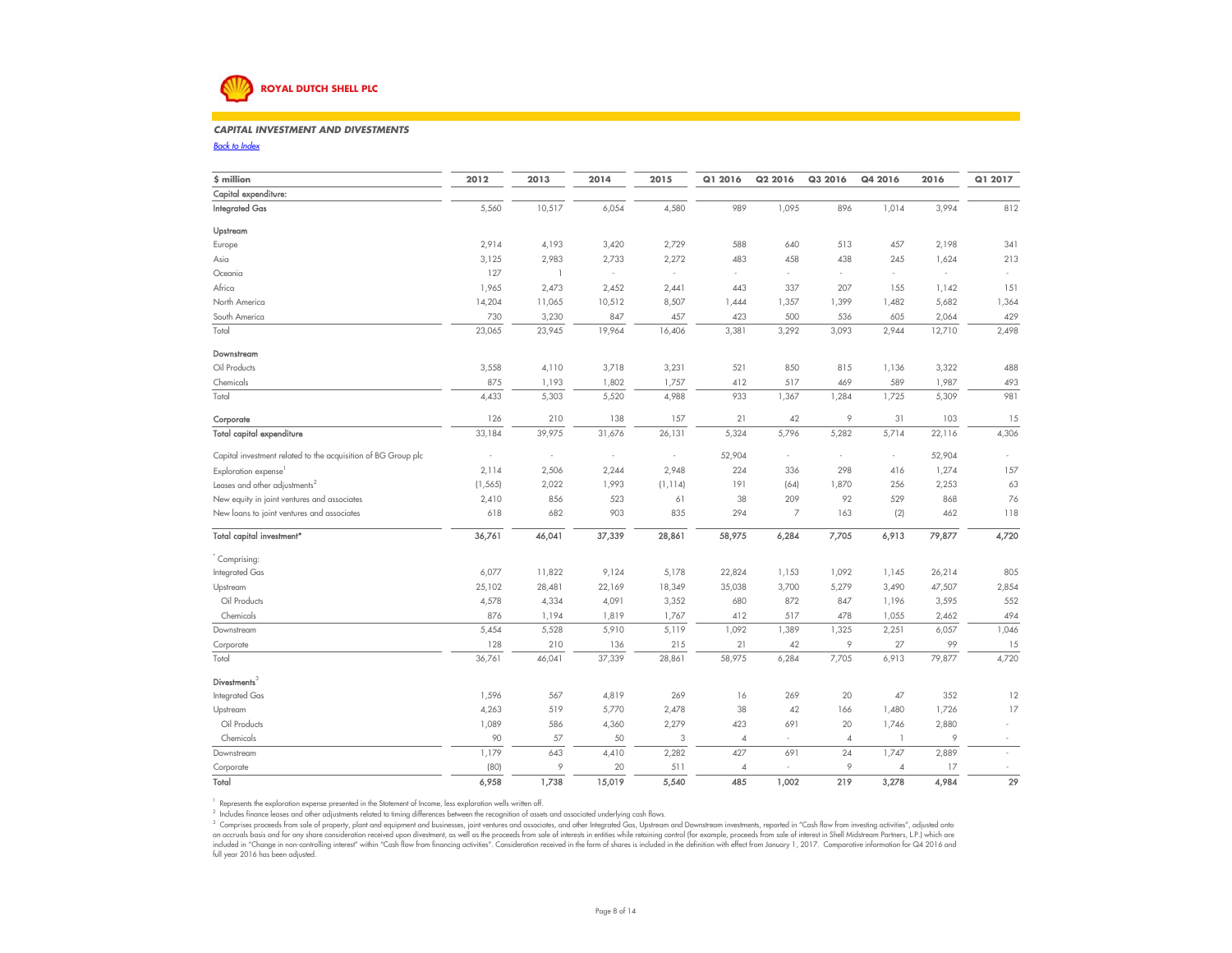

### *ADDITIONAL SEGMENTAL INFORMATION* $80$

*Back to Index* $\mathbf{x}$ 

| \$ million                                                | 2012   | 2013   | 2014     | 2015    | Q1 2016  | Q2 2016  | Q3 2016 | Q4 2016 | 2016     | Q1 2017 |
|-----------------------------------------------------------|--------|--------|----------|---------|----------|----------|---------|---------|----------|---------|
| <b>Integrated Gas</b>                                     |        |        |          |         |          |          |         |         |          |         |
| Segment earnings                                          | 10,990 | 8,998  | 10,610   | 3,170   | 905      | 982      | 614     | 28      | 2,529    | 1,822   |
| Including:                                                |        |        |          |         |          |          |         |         |          |         |
| - Exploration                                             | 155    | 1,457  | 1,439    | 1,290   | 101      | 63       | 155     | 175     | 494      | 19      |
| - Depreciation, depletion and amortisation                | 1,161  | 2,176  | 2,661    | 2,596   | 819      | 1,059    | 1,296   | 1,335   | 4,509    | 1,043   |
| - Share of profit/(loss) of joint ventures and associates | 4,719  | 4,270  | 4,324    | 1,469   | 216      | 261      | 219     | 420     | 1,116    | 420     |
| - Production and manufacturing expenses                   | 2,160  | 3,314  | 3,538    | 3,102   | 1,311    | 1,543    | 1,577   | 1,355   | 5,786    | 1,262   |
| - Selling, distribution and administrative expenses       | 65     | 692    | 607      | 546     | 206      | 204      | 86      | 88      | 584      | 56      |
| Cash flow from operating activities                       | 10,930 | 12,273 | 12,689   | 7,728   | 2,657    | 2,730    | 1,326   | 2,419   | 9,132    | 1,951   |
| Of which: Working capital movements                       | (910)  | 488    | (2, 324) | (444)   | 1,628    | 2,043    | (789)   | (40)    | 2,842    | (590)   |
| Capital employed                                          | 47,561 | 60,657 | 62,127   | 62,481  | 90,916   | 87,785   | 88,116  | 86,631  | 86,631   | 88,304  |
| Upstream                                                  |        |        |          |         |          |          |         |         |          |         |
| Segment earnings                                          | 11,254 | 3,640  | 5,231    | (8,833) | (1, 350) | (1,974)  | (385)   | 35      | (3,674)  | (530)   |
| Including:                                                |        |        |          |         |          |          |         |         |          |         |
| - Exploration                                             | 2,949  | 3,821  | 2,785    | 4,429   | 356      | 472      | 393     | 393     | 1,614    | 424     |
| - Depreciation, depletion and amortisation                | 10,226 | 14,773 | 15,207   | 20,405  | 4,370    | 4,207    | 3,920   | 4,282   | 16,779   | 5,879   |
| - Share of profit/(loss) of joint ventures and associates | 3,282  | 1,850  | 1,178    | 493     | 170      | 22       | 47      | (17)    | 222      | 218     |
| - Production and manufacturing expenses                   | 14,194 | 15,157 | 16,555   | 14,914  | 3,201    | 4,226    | 2,975   | 2,994   | 13,396   | 3,266   |
| - Selling, distribution and administrative expenses       | 1,146  | 502    | 448      | 464     | 167      | 185      | 175     | 29      | 556      | 67      |
| Cash flow from operating activities                       | 22,131 | 17,841 | 19,150   | 5,453   | 448      | (297)    | 3,607   | 3,904   | 7,662    | 3,849   |
| Of which: Working capital movements                       | 1,020  | 824    | 854      | 408     | (1, 534) | (455)    | (137)   | (707)   | (2,833)  | (803)   |
| Capital employed                                          | 87,413 | 93,135 | 88,692   | 84,727  | 128,941  | 128,302  | 129,669 | 128,782 | 128,782  | 128,229 |
| Downstream                                                |        |        |          |         |          |          |         |         |          |         |
| Segment CCS earnings                                      | 5,382  | 3,869  | 3,411    | 10,243  | 1,700    | 1,717    | 1,596   | 1,575   | 6,588    | 2,580   |
| Including:                                                |        |        |          |         |          |          |         |         |          |         |
| - Depreciation, depletion and amortisation                | 3,083  | 4,421  | 6,619    | 3,667   | 953      | 826      | 965     | 937     | 3,681    | 899     |
| - Share of profit/(loss) of joint ventures and associates | 1,354  | 1,525  | 1,693    | 2,215   | 507      | 547      | 632     | 558     | 2,244    | 567     |
| - Production and manufacturing expenses                   | 9,539  | 9,807  | 9,845    | 9,994   | 2,219    | 2,273    | 2,407   | 2,309   | 9,208    | 2,133   |
| - Selling, distribution and administrative expenses       | 12,860 | 13,114 | 12,489   | 10,531  | 2,298    | 2,670    | 2,476   | 2,673   | 10,117   | 2,220   |
| Cash flow from operating activities                       | 11,111 | 7,903  | 11,292   | 14,076  | (1,434)  | 571      | 2,133   | 2,286   | 3,556    | 3,705   |
| Of which: Working capital movements                       | 3,083  | 400    | 6,777    | 3,457   | (3, 582) | (3, 415) | 941     | (216)   | (6, 272) | (221)   |
| Capital employed                                          | 62,426 | 64.507 | 48.925   | 46,280  | 49,173   | 52,376   | 51,640  | 52,671  | 52,671   | 54,835  |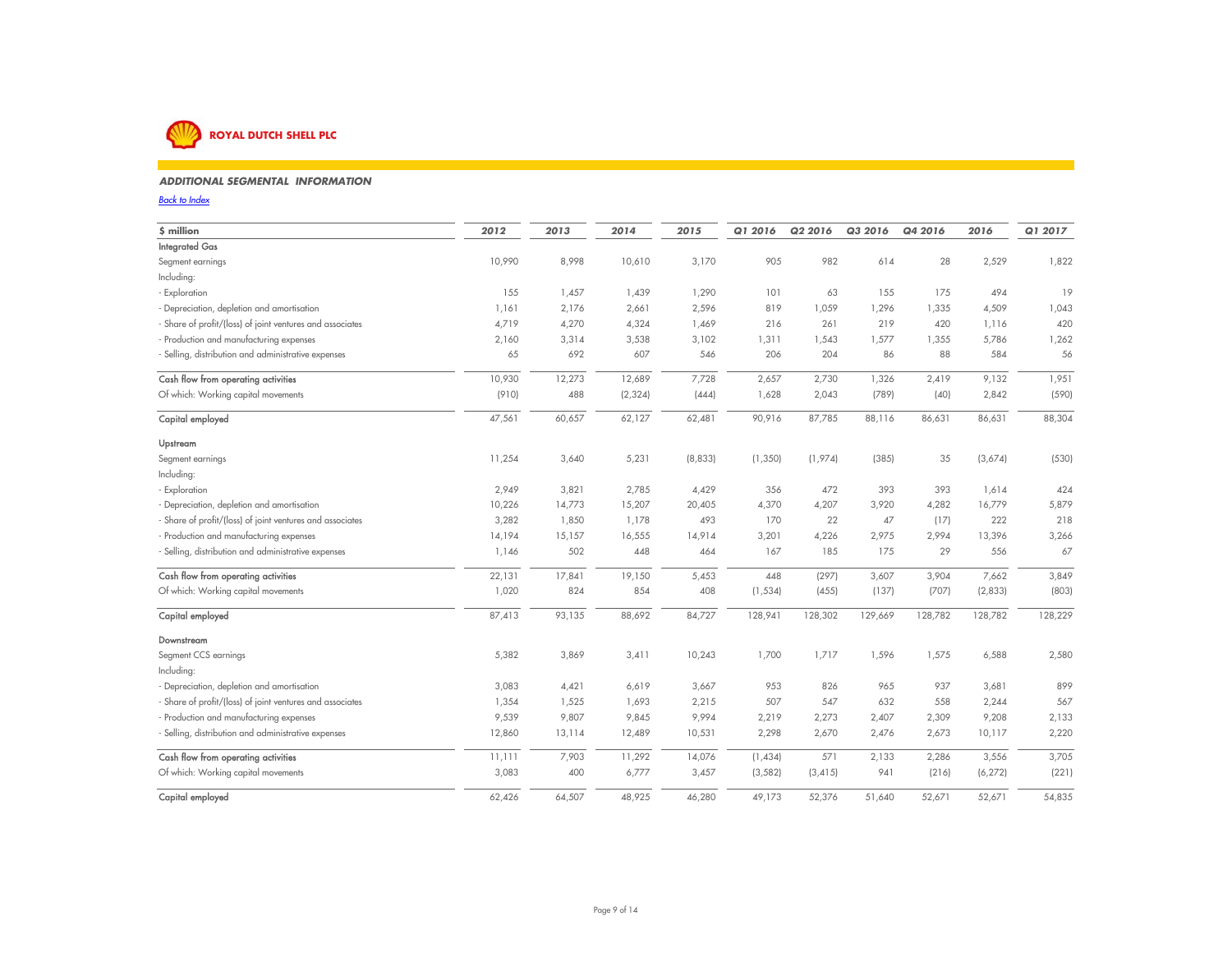| \$ million                                                            | 2012    | 2013    | 2014    | 2015    | Q1 2016 | Q2 2016 | Q3 2016 | Q4 2016 | 2016     | Q1 2017 |
|-----------------------------------------------------------------------|---------|---------|---------|---------|---------|---------|---------|---------|----------|---------|
| Corporate                                                             |         |         |         |         |         |         |         |         |          |         |
| Segment earnings                                                      | (203)   | 372     | (156)   | (425)   | (456)   | (423)   | (306)   | (566)   | (1,751)  | (410)   |
| Comprising:                                                           |         |         |         |         |         |         |         |         |          |         |
| - Net interest and investment income/(expense)                        | (1,001) | (832)   | (913)   | (995)   | (88)    | (403)   | (589)   | (744)   | (1,824)  | (742)   |
| - Foreign exchange gains/(losses)                                     | 169     | (189)   | (263)   | (731)   | 53      | (76)    | 132     | (106)   | 3        | 108     |
| - Taxation and other                                                  | 629     | 1,393   | 1,020   | 1,301   | (421)   | 56      | 151     | 284     | 70       | 224     |
| Cash flow from operating activities                                   | 1,968   | 2,423   | 1,913   | 2,553   | (1,010) | (712)   | ,426    | 561     | 265      | 3       |
| Of which: Working capital movements                                   | 198     | 1,276   | 1,098   | 2,100   | (421)   | (647)   | 727     | 315     | (26)     | (214)   |
| Capital employed                                                      | 16,536  | 7,411   | 18,582  | 29,012  | 9,857   | 14,372  | 17,133  | 12,903  | 12,903   | 13,014  |
| Royal Dutch Shell                                                     |         |         |         |         |         |         |         |         |          |         |
| CCS earnings                                                          | 27,423  | 16,879  | 19,096  | 4,155   | 799     | 302     | 1,519   | 1,072   | 3,692    | 3,462   |
| Less: Non-controlling interest                                        | (259)   | (134)   | (55)    | (313)   | 15      | (63)    | (71)    | (40)    | (159)    | (81)    |
| CCS earnings attributable to shareholders                             | 27,164  | 16,745  | 19,041  | 3,842   | 814     | 239     | 448,    | 1,032   | 3,533    | 3,381   |
| Cash flow from operating activities                                   | 46,140  | 40,440  | 45,044  | 29,810  | 661     | 2,292   | 8,492   | 9,170   | 20,615   | 9,508   |
| Of which: Working capital movements                                   | 3,391   | 2,988   | 6,405   | 5,521   | (3,909) | (2,474) | 742     | (648)   | (6, 289) | (1,828) |
| Capital employed                                                      | 213,936 | 225,710 | 218,326 | 222,500 | 278,887 | 282,835 | 286,558 | 280,987 | 280,987  | 284,382 |
| <b>ROACE</b>                                                          | 13.6%   | 7.9%    | 7.1%    | 1.9%    | $-0.4%$ | $-1.4%$ | 3.8%    | 3.0%    | 3.0%     | 4.0%    |
| ROACE (CCS basis excluding Identified Items)                          | 12.3%   | 9.1%    | 10.4%   | 5.2%    | 3.8%    | 2.5%    | 2.8%    | 2.9%    | 2.9%     | 3.3%    |
| Balance sheet gearing ratio (net debt as percentage of total capital) | 9.8%    | 16.1%   | 12.2%   | 14.0%   | 26.1%   | 28.1%   | 29.2%   | 28.0%   | 28.0%    | 27.2%   |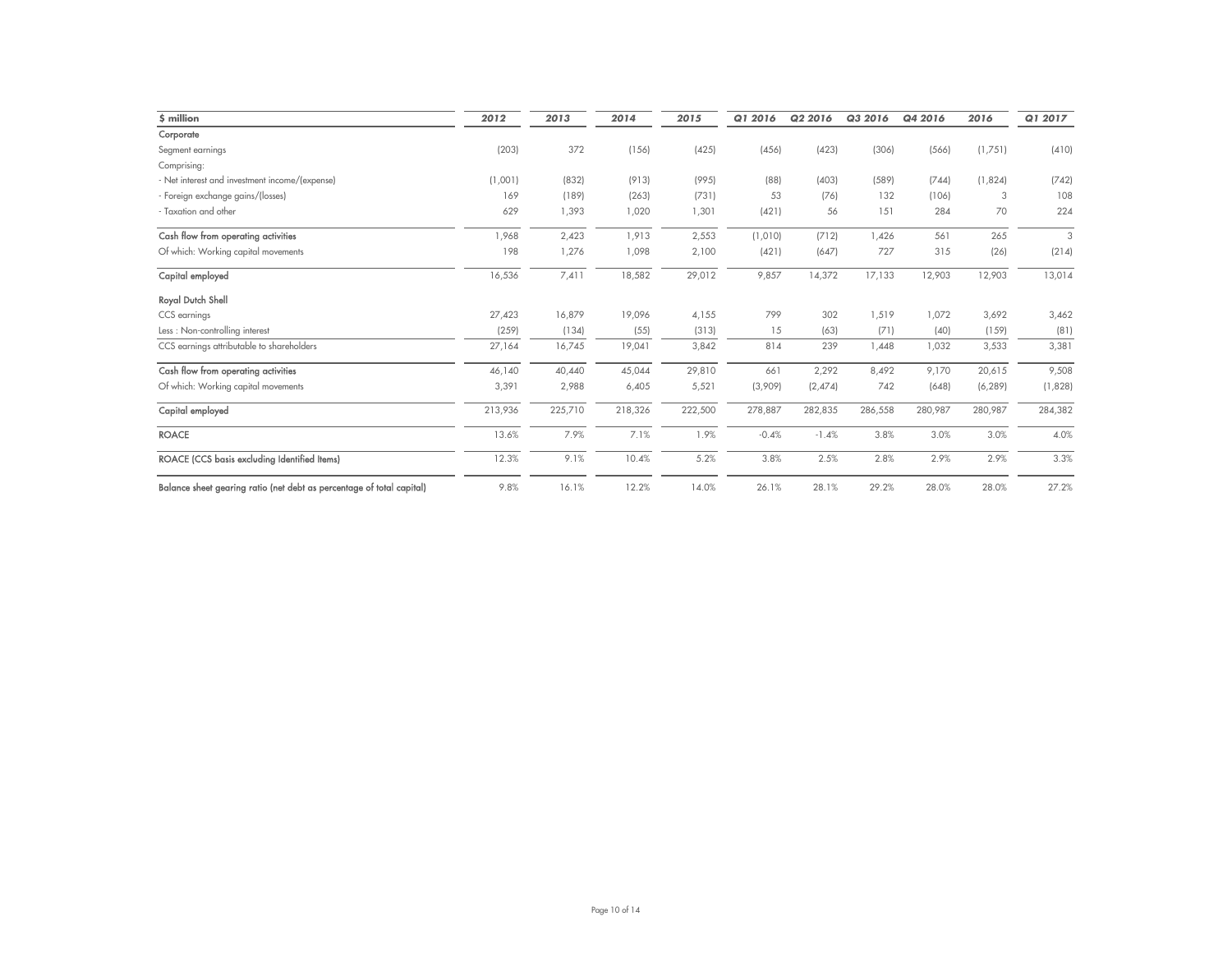

### **PRICE AND MARGIN INFORMATION (period average)**

*Back to Index*

|                                                   | 2012   | 2013   | 2014   | 2015  | Q1 2016 | Q2 2016 | Q3 2016 | Q4 2016 | 2016  | Q1 2017 |
|---------------------------------------------------|--------|--------|--------|-------|---------|---------|---------|---------|-------|---------|
| OIL & GAS REALISED PRICES                         |        |        |        |       |         |         |         |         |       |         |
| Realised liquids prices (\$/bbl)                  |        |        |        |       |         |         |         |         |       |         |
| Europe                                            | 108.06 | 105.06 | 94.42  | 49.70 | 31.20   | 41.36   | 39.09   | 41.64   | 38.63 | 50.33   |
| Asia                                              | 107.76 | 96.46  | 89.47  | 47.73 | 30.76   | 39.21   | 41.31   | 44.70   | 39.01 | 49.42   |
| Oceania                                           | 91.62  | 90.50  | 82.26  | 43.39 | 29.06   | 36.38   | 35.25   | 41.23   | 36.31 | 43.24   |
| Africa                                            | 112.45 | 110.14 | 100.55 | 51.80 | 32.04   | 43.73   | 46.77   | 49.40   | 42.73 | 53.61   |
| North America                                     | 88.79  | 90.23  | 83.54  | 42.12 | 26.33   | 38.55   | 38.27   | 42.69   | 36.44 | 45.22   |
| South America                                     | 100.01 | 97.17  | 88.68  | 42.38 | 28.49   | 34.72   | 38.40   | 46.93   | 38.58 | 46.93   |
| Global                                            | 103.11 | 97.64  | 89.59  | 46.46 | 29.49   | 39.31   | 40.43   | 44.54   | 38.64 | 48.36   |
| Realised gas prices (\$/thousand scf)             |        |        |        |       |         |         |         |         |       |         |
| Europe                                            | 9.56   | 9.65   | 8.42   | 6.84  | 4.89    | 4.19    | 3.96    | 4.94    | 4.55  | 5.08    |
| Asia                                              | 6.70   | 6.50   | 6.81   | 4.60  | 4.23    | 3.34    | 3.81    | 4.10    | 3.87  | 4.44    |
| Oceania                                           | 11.14  | 11.55  | 10.49  | 6.80  | 5.48    | 4.97    | 4.91    | 5.53    | 5.23  | 5.84    |
| Africa                                            | 2.74   | 2.84   | 2.71   | 2.10  | 2.39    | 2.32    | 2.43    | 2.20    | 2.33  | 2.55    |
| North America                                     | 2.92   | 3.71   | 4.48   | 2.35  | 1.69    | 1.59    | 2.17    | 2.58    | 2.01  | 2.86    |
| South America                                     | 2.63   | 2.91   | 2.85   | 2.46  | 1.78    | 1.58    | 1.47    | 2.44    | 1.83  | 2.26    |
| Global                                            | 6.71   | 7.08   | 6.66   | 4.85  | 3.89    | 3.21    | 3.42    | 4.03    | 3.65  | 4.29    |
| OIL AND GAS MARKER INDUSTRY PRICES                |        |        |        |       |         |         |         |         |       |         |
| Brent (\$/bbl)                                    | 111.67 | 108.66 | 98.95  | 52.39 | 33.94   | 45.59   | 45.86   | 49.33   | 43.73 | 53.69   |
| WTI (\$/bbl)                                      | 94.13  | 97.99  | 93.28  | 48.71 | 33.45   | 45.53   | 44.88   | 49.23   | 43.34 | 51.70   |
| Henry Hub (\$/MMBtu)                              | 2.76   | 3.70   | 4.35   | 2.60  | 1.98    | 2.09    | 2.84    | 2.94    | 2.46  | 2.97    |
| UK National Balancing Point (pence/therm)         | 59.74  | 68.12  | 50.06  | 42.66 | 30.43   | 31.32   | 31.06   | 45.77   | 34.64 | 48.46   |
| Japan Customs-cleared Crude (\$/bbl) <sup>1</sup> | 114.77 | 110.21 | 105.19 | 55.03 | 33.64   | 40.98   | 46.22   | 47.05   | 41.86 | 54.31   |
| Western Canadian Select (\$/bbl)                  | 72.36  | 73.26  | 73.73  | 36.81 | 21.98   | 33.75   | 31.59   | 35.34   | 30.67 | 38.88   |
| REFINING & CRACKER INDUSTRY MARGINS <sup>2</sup>  |        |        |        |       |         |         |         |         |       |         |
| Refining marker industry gross margins (\$/bbl)   |        |        |        |       |         |         |         |         |       |         |
| US West Coast margin                              | 9.43   | 8.70   | 9.50   | 19.41 | 14.56   | 13.89   | 11.72   | 11.44   | 12.91 | 13.41   |
| US Gulf Coast Coking margin                       | 3.70   | 3.85   | 5.45   | 10.60 | 8.65    | 9.09    | 9.32    | 9.17    | 9.08  | 8.91    |
| Rotterdam Complex margin                          | 3.83   | 1.40   | 1.34   | 4.71  | 2.45    | 2.45    | 1.54    | 3.35    | 2.46  | 3.48    |
| Singapore                                         | (0.51) | (0.95) | (0.11) | 4.71  | 4.12    | 2.09    | 1.95    | 3.16    | 2.82  | 3.24    |
| Cracker industry margins (\$/tonne)               |        |        |        |       |         |         |         |         |       |         |
| US ethane                                         | 688    | 770    | 798    | 498   | 385     | 447     | 510     | 459     | 450   | 527     |
| Western Europe naphtha                            | 544    | 548    | 613    | 617   | 596     | 588     | 677     | 532     | 598   | 696     |
| North East/South East Asia naphtha                | 107    | 132    | 296    | 463   | 621     | 663     | 756     | 649     | 672   | 919     |

<sup>1</sup> Quarter data based on available market information up to the end of the period.<br><sup>2</sup> The refining and cracker industry margins shown above do not represent actual Shell realised margins for the periods.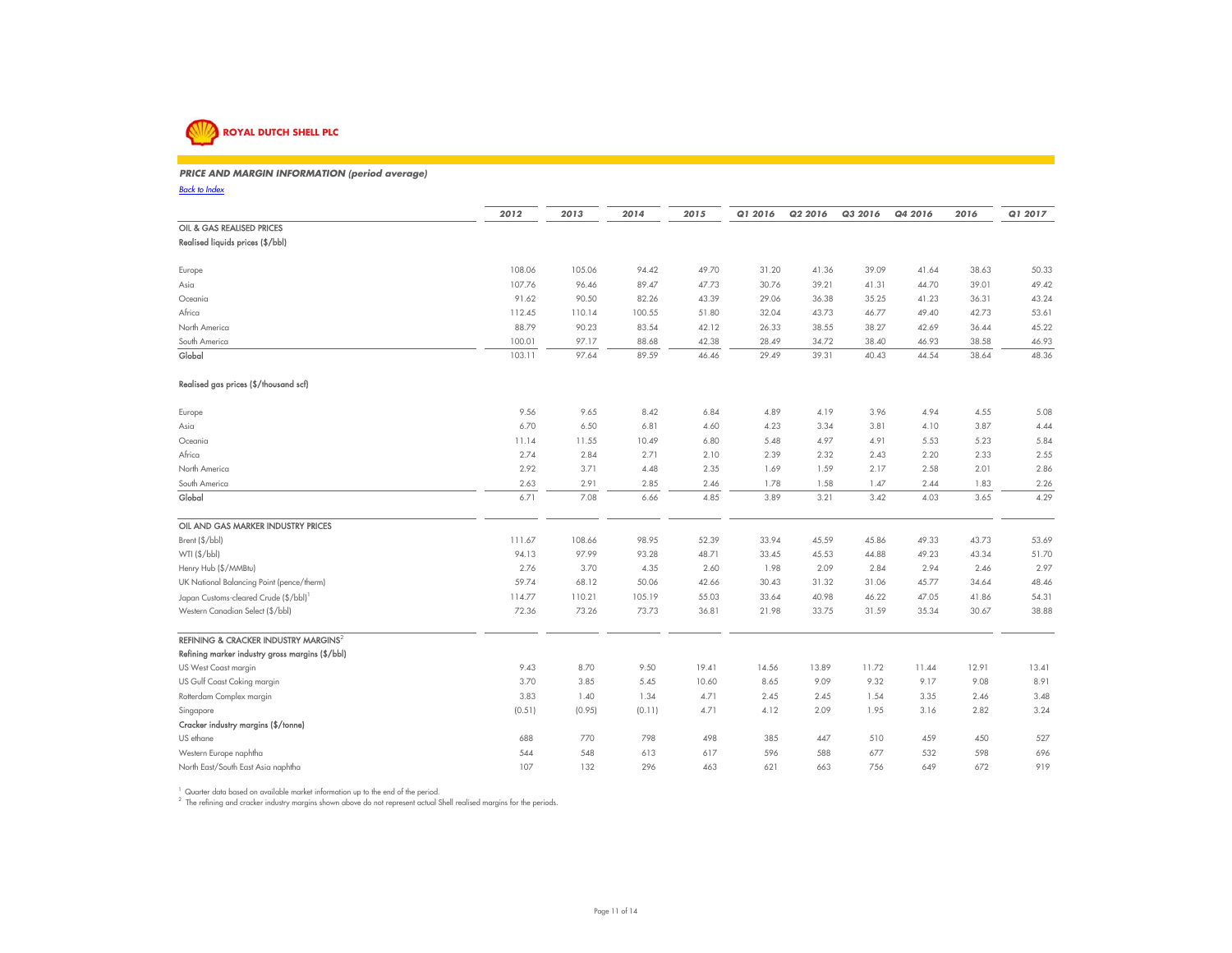## **ROYAL DUTCH SHELL PLC**

### *OIL & GAS VOLUMES* $\mathcal{S}$

*Back to Index*

|                                                                              | 2012  | 2013  | 2014  | 2015  | Q1 2016 | Q2 2016 | Q3 2016 | Q4 2016 | 2016   | Q1 2017 |
|------------------------------------------------------------------------------|-------|-------|-------|-------|---------|---------|---------|---------|--------|---------|
| Liquids production available for sale (thousand b/d)                         |       |       |       |       |         |         |         |         |        |         |
| Europe                                                                       | 219   | 178   | 173   | 180   | 222     | 224     | 231     | 274     | 238    | 269     |
| Asia                                                                         | 652   | 674   | 552   | 563   | 659     | 631     | 648     | 658     | 649    | 595     |
| Oceania                                                                      | 45    | 39    | 35    | 30    | 32      | 24      | 25      | 25      | 27     | 23      |
| Africa:                                                                      |       |       |       |       |         |         |         |         |        |         |
| SPDC <sup>1</sup> - Nigeria                                                  | 136   | 89    | 95    | 68    | 49      | 37      | 35      | 32      | 38     | 34      |
| Other Africa                                                                 | 154   | 127   | 144   | 169   | 192     | 193     | 194     | 197     | 194    | 159     |
| North America                                                                | 382   | 403   | 439   | 461   | 479     | 429     | 479     | 491     | 470    | 485     |
| South America                                                                | 45    | 31    | 46    | 38    | 148     | 207     | 258     | 277     | 222    | 301     |
| <b>Total liquids production</b>                                              | 1,633 | 1,541 | 1,484 | 1,509 | 1,781   | 1,745   | 1,870   | 1,954   | 1,838  | 1,866   |
| of which:                                                                    |       |       |       |       |         |         |         |         |        |         |
| Integrated Gas                                                               | 138   | 224   | 221   | 204   | 224     | 219     | 225     | 222     | 223    | 169     |
| Upstream                                                                     | 1,495 | 1,317 | 1,263 | 1,305 | 1,557   | 1,526   | 1,645   | 1,732   | 1,615  | 1,697   |
|                                                                              |       |       |       |       |         |         |         |         |        |         |
| Natural gas production available for sale (million scf/d <sup>2</sup> )      |       |       |       |       |         |         |         |         |        |         |
| Europe                                                                       | 3,311 | 3,367 | 2,931 | 2,483 | 3,283   | 2,184   | 2,103   | 3,240   | 2,702  | 3,425   |
| Asia                                                                         | 2,752 | 3,033 | 3,132 | 3,085 | 3,543   | 3,460   | 3,378   | 3,497   | 3,469  | 2,822   |
| Oceania                                                                      | 777   | 788   | 794   | 700   | 1,245   | 1,361   | 1,543   | 1,462   | 1,404  | 1,656   |
| Africa:                                                                      |       |       |       |       |         |         |         |         |        |         |
| $SPDC1 - Nigeria$                                                            | 740   | 552   | 643   | 534   | 478     | 526     | 407     | 601     | 503    | 619     |
| Other Africa                                                                 | 4     | 126   | 148   | 178   | 377     | 592     | 575     | 425     | 492    | 448     |
| North America                                                                | 1,683 | 1,716 | 1,577 | 1,365 | 1,593   | 1,527   | 1,509   | 1,523   | 1,538  | 1,443   |
| South America                                                                | 45    | 34    | 34    | 35    | 386     | 576     | 489     | 567     | 505    | 522     |
| Total natural gas production                                                 | 9,449 | 9,616 | 9,259 | 8,380 | 10,905  | 10,226  | 10,004  | 11,315  | 10,613 | 10,935  |
| of which:                                                                    |       |       |       |       |         |         |         |         |        |         |
| Integrated Gas                                                               | 1,961 | 2,557 | 2,666 | 2,469 | 3,532   | 3,831   | 3,982   | 3,979   | 3,832  | 3,317   |
| Upstream                                                                     | 7,488 | 7,059 | 6,593 | 5,911 | 7,373   | 6,395   | 6,022   | 7,336   | 6,781  | 7,618   |
|                                                                              |       |       |       |       |         |         |         |         |        |         |
| Total production in barrels of oil equivalent (thousand boe/d <sup>3</sup> ) |       |       |       |       |         |         |         |         |        |         |
| Europe                                                                       | 790   | 758   | 678   | 609   | 788     | 600     | 594     | 834     | 704    | 859     |
| Asia                                                                         | 1,126 | 1,198 | 1,093 | 1,095 | 1,270   | 1,228   | 1,230   | 1,260   | 1,247  | 1,081   |
| Oceania                                                                      | 180   | 175   | 172   | 151   | 247     | 259     | 291     | 277     | 269    | 309     |
| Africa:                                                                      |       |       |       |       |         |         |         |         |        |         |
| $SPDC1$ - Nigeria                                                            | 263   | 184   | 205   | 160   | 132     | 128     | 105     | 136     | 125    | 4       |
| Other Africa                                                                 | 178   | 148   | 170   | 199   | 257     | 295     | 293     | 270     | 279    | 236     |
| North America                                                                | 672   | 699   | 710   | 696   | 753     | 692     | 740     | 754     | 734    | 734     |
| South America                                                                | 53    | 37    | 52    | 44    | 214     | 306     | 342     | 374     | 310    | 392     |
| <b>Total production</b>                                                      | 3,262 | 3,199 | 3,080 | 2,954 | 3,661   | 3,508   | 3,595   | 3,905   | 3,668  | 3,752   |
| of which:                                                                    |       |       |       |       |         |         |         |         |        |         |
| Integrated Gas                                                               | 476   | 665   | 682   | 631   | 833     | 880     | 912     | 908     | 884    | 741     |
| Upstream                                                                     | 2,786 | 2,534 | 2,398 | 2,323 | 2,828   | 2,628   | 2,683   | 2,997   | 2,784  | 3,011   |
| <b>LNG liquefaction volumes</b> (million tonnes)                             | 20.20 | 19.64 | 23.97 | 22.62 | 7.04    | 7.57    | 7.70    | 8.57    | 30.88  | 8.18    |
| <b>LNG sales volumes</b> (million tonnes)                                    | 30.57 | 30.54 | 39.47 | 39.24 |         |         |         |         |        | 15.84   |
|                                                                              |       |       |       |       | 12.29   | 14.25   | 15.23   | 15.34   | 57.11  |         |

1 Shell Petroleum Development Nigeria<br><sup>2</sup> scf/d = standard cubic feet per day; 1 standard cubic foot = 0.0283 cubic metre.<br><sup>3</sup> Natural gas converted to oil equivalent at 5.8 million scf/d = thousand boe/d.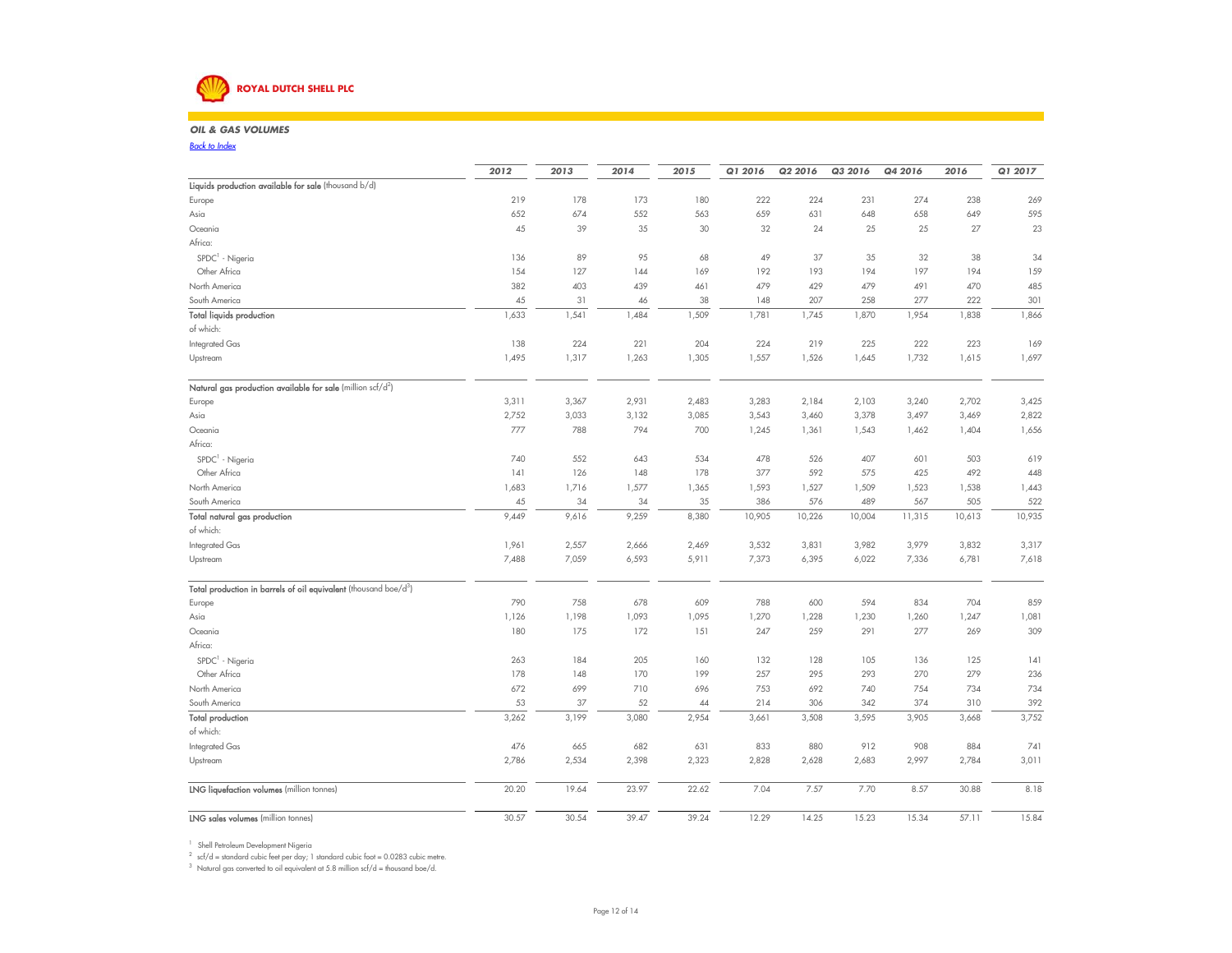

### *DOWNSTREAM – OPERATIONAL DATA* $\mathsf{A}$

*Back to Index*

|                                                                                | 2012   | 2013   | 2014   | 2015   | Q1 2016                  | Q2 2016                  | Q3 2016 | Q4 2016                  | 2016   | Q1 2017 |
|--------------------------------------------------------------------------------|--------|--------|--------|--------|--------------------------|--------------------------|---------|--------------------------|--------|---------|
| Refinery processing intake (thousand b/d)                                      |        |        |        |        |                          |                          |         |                          |        |         |
| Europe and Africa                                                              | 1,032  | 987    | 1,010  | 959    | 981                      | 892                      | 1,003   | 974                      | 963    | 1,005   |
| Asia                                                                           | 520    | 634    | 639    | 627    | 531                      | 566                      | 599     | 577                      | 568    | 579     |
| Oceania                                                                        | 150    | 105    | 64     | $\sim$ | $\overline{\phantom{a}}$ | $\overline{\phantom{a}}$ | $\sim$  | $\sim$                   |        |         |
| North & South America                                                          | 1,117  | 1,189  | 1,190  | 1,219  | 1,133                    | 1,190                    | 1,210   | 1,147                    | 1,170  | 1,046   |
|                                                                                | 2,819  | 2,915  | 2,903  | 2,805  | 2,645                    | 2,648                    | 2,812   | 2,698                    | 2,701  | 2,630   |
| Oil sales volumes (thousand b/d)                                               |        |        |        |        |                          |                          |         |                          |        |         |
| Gasolines                                                                      | 2,076  | 2,021  | 2,104  | 2,144  | 1,974                    | 2,086                    | 2,134   | 2,080                    | 2,069  | 2,165   |
| Kerosines                                                                      | 734    | 711    | 718    | 729    | 673                      | 719                      | 764     | 733                      | 723    | 717     |
| Gas/diesel oils                                                                | 2,112  | 2,122  | 2,055  | 1,953  | 1,839                    | 1,924                    | 1,958   | 1,841                    | 1,890  | 1,930   |
| Fuel oil                                                                       | 637    | 615    | 569    | 613    | 593                      | 591                      | 605     | 640                      | 607    | 599     |
| Other products                                                                 | 676    | 695    | 919    | 993    | 1,146                    | 1,275                    | 1,186   | 1,170                    | 1,194  | 1,097   |
| Total oil products*                                                            | 6,235  | 6,164  | 6,365  | 6,432  | 6,225                    | 6,595                    | 6,647   | 6,464                    | 6,483  | 6,508   |
| *Comprising:                                                                   |        |        |        |        |                          |                          |         |                          |        |         |
| Europe and Africa                                                              | 2,106  | 2,079  | 1,995  | 1,978  | 1,849                    | 1,911                    | 2,028   | 1,924                    | 1,927  | 1,959   |
| Asia                                                                           | 1,614  | 1,577  | 1,815  | 1,955  | 1,935                    | 2,084                    | 2,047   | 2,128                    | 2,049  | 2,031   |
| Oceania                                                                        | 278    | 272    | 174    | 51     | 52                       | 53                       | 56      | 58                       | 55     | 58      |
| North & South America                                                          | 2,237  | 2,236  | 2,381  | 2,448  | 2,389                    | 2,547                    | 2,516   | 2,354                    | 2,452  | 2,460   |
| Chemical sales volumes by main product category <sup>1</sup> (thousand tonnes) |        |        |        |        |                          |                          |         |                          |        |         |
| <b>Base Chemicals</b>                                                          | 9,695  | 8,907  | 8,758  | 8,355  | 2,305                    | 2,515                    | 2,620   | 2,471                    | 9,911  | 2,599   |
| Intermediates and Other Chemicals Products                                     | 8,974  | 8,479  | 8,250  | 8,793  | 1,745                    | 1,733                    | 1,960   | 1,943                    | 7,381  | 1,947   |
| Total chemicals**                                                              | 18,669 | 17,386 | 17,008 | 17,148 | 4,050                    | 4,248                    | 4,580   | 4,414                    | 17,292 | 4,546   |
| **Comprising:                                                                  |        |        |        |        |                          |                          |         |                          |        |         |
| Europe and Africa                                                              | 6,451  | 5,751  | 5,349  | 4,973  | 1,415                    | 1,472                    | 1,510   | 1,368                    | 5,765  | 1,554   |
| Asia                                                                           | 5,662  | 5,255  | 5,121  | 5,895  | 1,113                    | 1,129                    | 1,419   | 1,466                    | 5,127  | 1,389   |
| Oceania                                                                        | 75     | 62     | 35     | $\sim$ | $\overline{\phantom{a}}$ | $\overline{\phantom{a}}$ | $\sim$  | $\overline{\phantom{a}}$ |        |         |
| North & South America                                                          | 6,481  | 6,318  | 6,503  | 6,280  | 1,522                    | 1,647                    | 1,651   | 1,580                    | 6,400  | 1,603   |
| Availability (%)                                                               |        |        |        |        |                          |                          |         |                          |        |         |
| Refinery                                                                       | 92     | 94     | 93     | 90     | 90                       | 89                       | 92      | 87                       | 90     | 94      |
| Petrochemicals manufacturing plant                                             | 91     | 92     | 85     | 85     | 88                       | 85                       | 93      | 93                       | 90     | 93      |

1 Excludes feedstock trading and by-products.